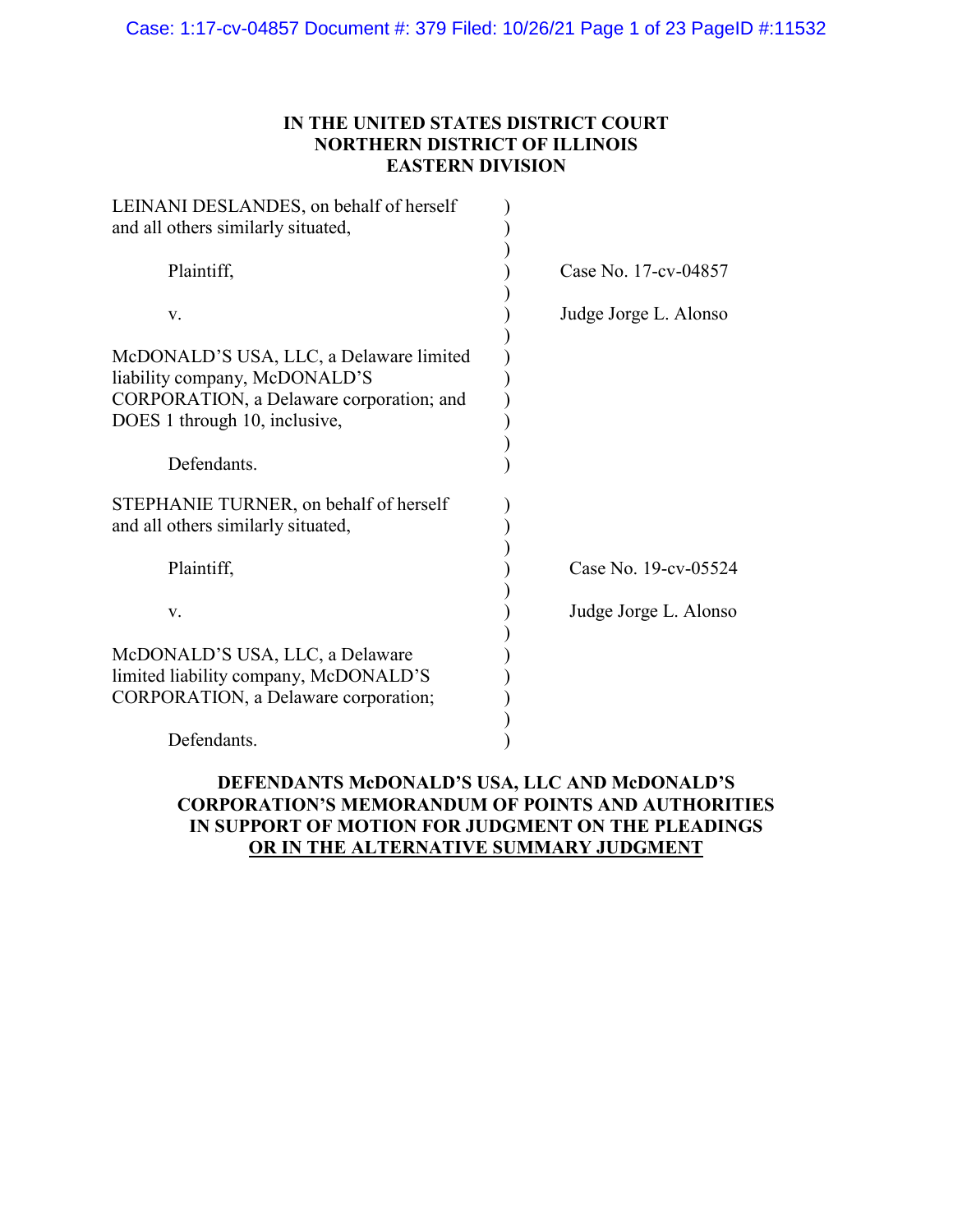# **TABLE OF CONTENTS**

| A. Plaintiffs Fail to Plead a Rule of Reason Claim and Therefore Judgment on the |  |
|----------------------------------------------------------------------------------|--|
| B. Summary Judgment Should Be Granted Because Plaintiffs Cannot Prove an         |  |
|                                                                                  |  |
| 2. Plaintiffs Cannot Prove McDonald's Exercised Market Power in a Properly       |  |
|                                                                                  |  |
|                                                                                  |  |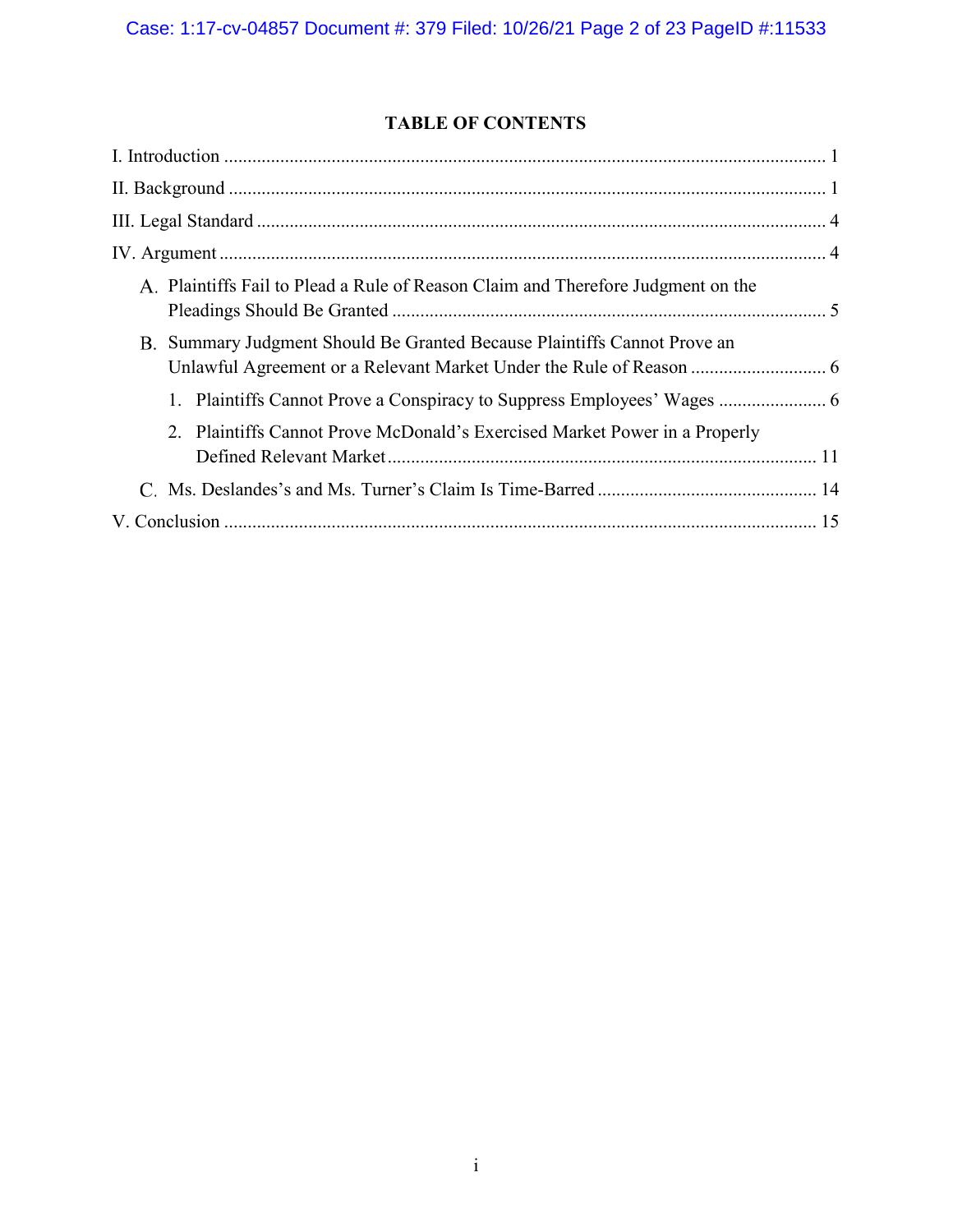# **TABLE OF AUTHORITIES**

### **Page(s)**

### **Cases**

| A.A. Poultry Farms, Inc. v. Rose Acre Farms, Inc.,             |
|----------------------------------------------------------------|
| Agnew v. NCAA,                                                 |
| Am. Tobacco Co. v. United States,                              |
| Anderson v. Liberty Lobby, Inc.,                               |
| Aya Healthcare Servs., Inc. v. AMN Healthcare, Inc.,           |
| Bi-Rite Oil Co. v. Ind. Farm Bureau Coop. Ass'n,               |
| Blue Cross & Blue Shield United of Wisc. v. Marshfield Clinic, |
| Cancer Found., Inc. v. Cerberus Capital Mgmt., LP,             |
| Collins v. Associated Pathologists, Ltd.,                      |
| Com. Data Servers, Inc. v. Int'l Bus. Machines Corp.,          |
| In re Copper Antitrust Litig.,                                 |
| Davis-Watkins Co. v. Serv. Merch.,                             |
| Dickson v. Microsoft Corp.,                                    |
| DSM Desotech, Inc. v. 3D Sys. Corp.,                           |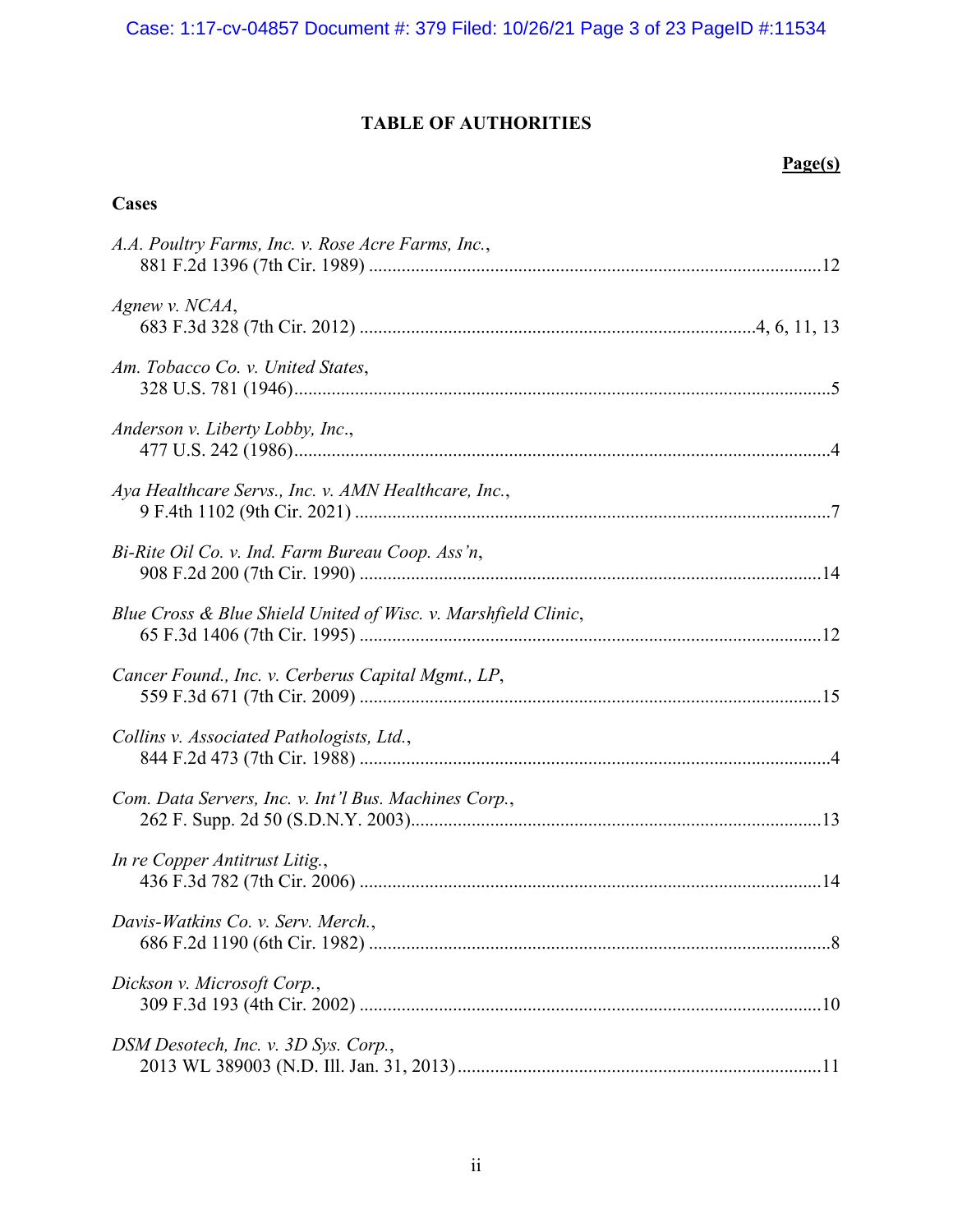Case: 1:17-cv-04857 Document #: 379 Filed: 10/26/21 Page 4 of 23 PageID #:11535

### **TABLE OF AUTHORITIES (***continued***)**

## **Page(s)**

| Fast Food Workers Comm. & Serv. Emps. Int'l Union, CTW, CLC, et al., |
|----------------------------------------------------------------------|
| Federated Mut. Ins. Co. v. Coyle Mech. Supply Inc.,                  |
| Filipovic v. $K \& R \, Exp. \, Sys., Inc.,$                         |
| Fishman v. Est. of Wirtz,                                            |
| In re High Fructose Corn Syrup Antitrust Litig.,                     |
| Hot Wax, Inc. v. Turtle Wax, Inc.,                                   |
| Ill. Corp. Travel, Inc. v. Am. Airlines, Inc.,                       |
| Impro Prods., Inc. v. Herrick,                                       |
| Int'l Tel. & Tel. Corp. v. Gen. Tel. & Elec. Corp.,                  |
| Kotteakos v. United States,                                          |
| Laborers Loc. 236, AFL-CIO v. Walker,                                |
| Leegin Creative Leather Prods., Inc. v. PSKS, Inc.,                  |
| Madison 92nd St. Assocs., LLC v. Courtyard Mgmt. Corp.,              |
| Marion Healthcare, LLC v. Becton Dickinson & Co.,                    |
| Menasha Corp. v. News Am. Mktg. In-Store, Inc.,                      |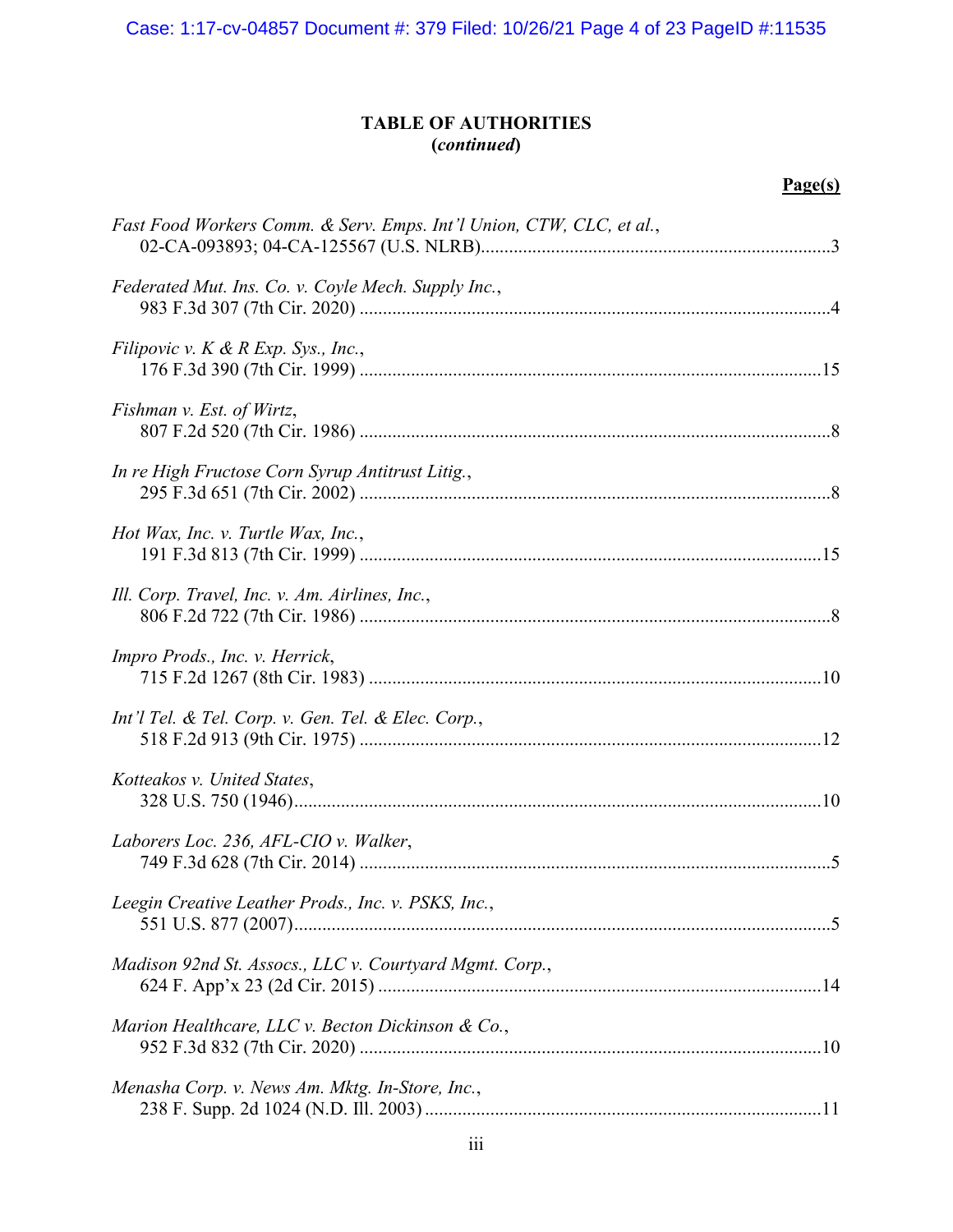### **TABLE OF AUTHORITIES (***continued***)**

## **Page(s)**

| Menasha Corp. v. News Am. Mktg. In-Store, Inc.,             |
|-------------------------------------------------------------|
| Midwestern Waffles, Inc. v. Waffle House, Inc.,             |
| Miles Distributors, Inc. v. Specialty Constr. Brands, Inc., |
| Minn. Ass'n of Nurse Anesthetists v. Unity Hosp.,           |
| Monsanto Co. v. Spray-Rite Serv. Corp.,                     |
| In re Musical Instruments & Equip. Antitrust Litig.,        |
| NCAA v. Alston,                                             |
| Ohio v. Am. Express Co.,                                    |
| Omnicare, Inc. v. UnitedHealth Grp., Inc.,                  |
| Pearse v. McDonald's Sys. of Ohio, Inc.,                    |
| Polk Bros. v. Forest City Enterprises, Inc.,                |
| Rebel Oil Co. v. Atl. Richfield Co.,                        |
| Richter Concrete Corp. v. Hilltop Concrete Corp.,           |
| Sheridan v. Marathon Petroleum Co. LLC,                     |
| Steele v. United States,                                    |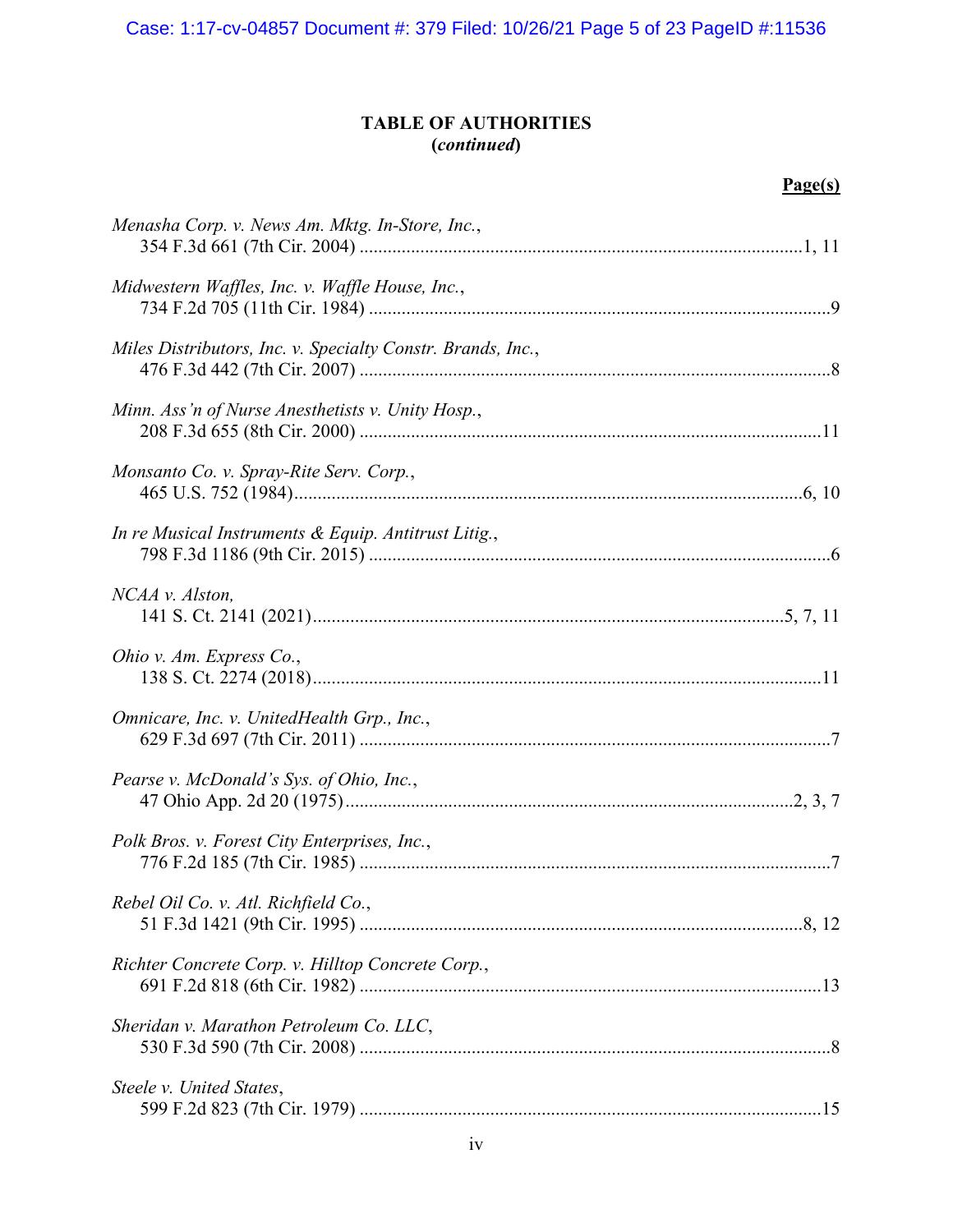Case: 1:17-cv-04857 Document #: 379 Filed: 10/26/21 Page 6 of 23 PageID #:11537

### **TABLE OF AUTHORITIES (***continued***)**

## **Page(s)**

| Stigar v. Dough Dough, Inc. et al,                                           |
|------------------------------------------------------------------------------|
| Summit Health, Ltd. v. Pinhas,                                               |
| Tinner v. United Ins. Co. of Am.,                                            |
| U.S. v. Bustamante,                                                          |
| Valley Liquors, Inc. v. Renfield Importers, Ltd.,                            |
| <b>Statutes</b>                                                              |
|                                                                              |
| <b>Rules</b>                                                                 |
|                                                                              |
| <b>Other Authorities</b>                                                     |
| P. Areeda & H. Hovenkamp, Antitrust Law: An Analysis of Antitrust Principles |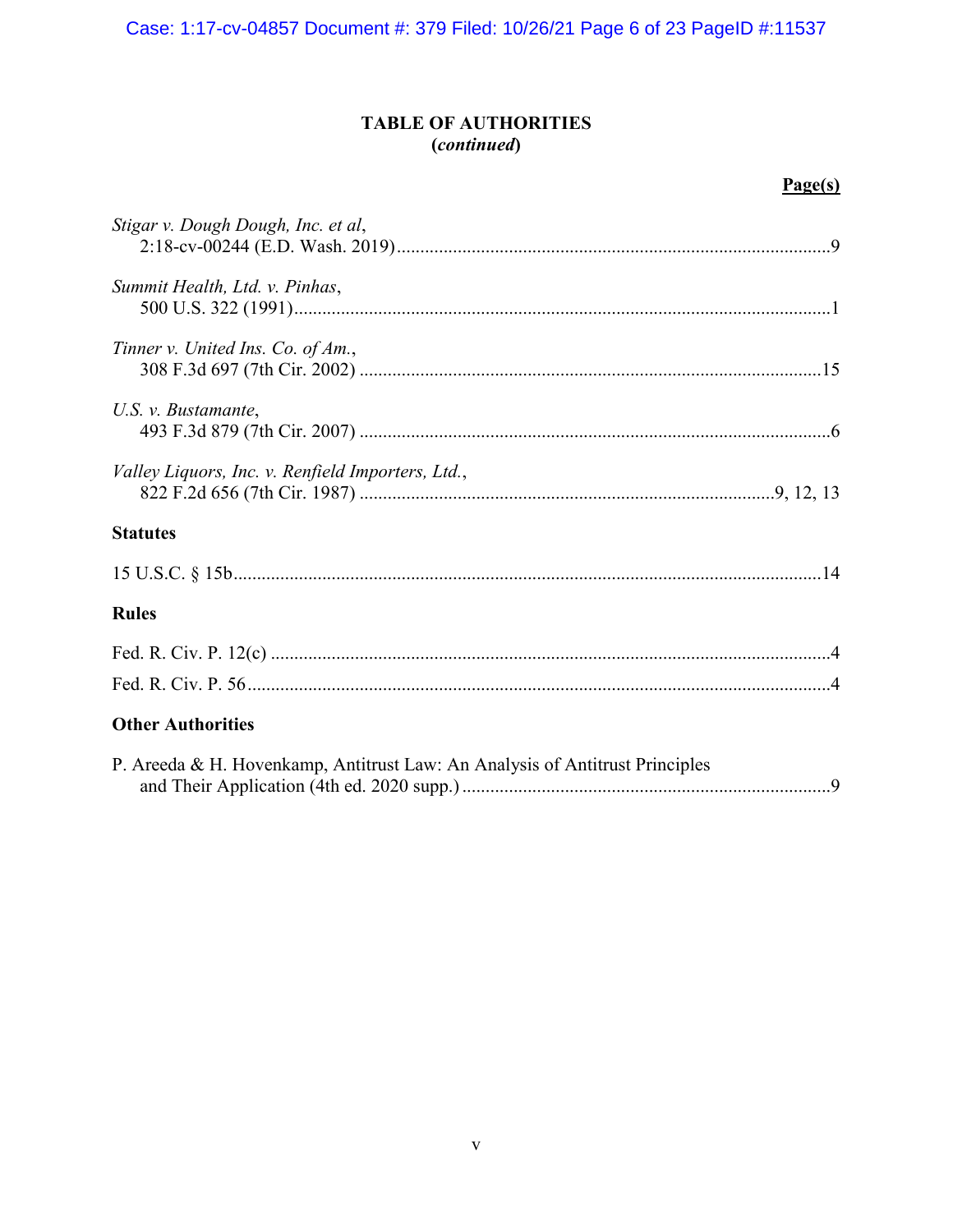#### <span id="page-6-0"></span>**I. Introduction**

Plaintiffs challenge an intra-brand hiring limitation found in McDonald's franchise agreement until 2017, contending the provision constituted a wage-suppressing conspiracy. In rejecting Plaintiffs' class certification bid, the Court concluded this case "require[s] rule-of-reason analysis." Dkt. 372 at 11. Plaintiffs, however, did not plead a rule of reason claim. Indeed, despite this Court's explicit invitation to amend their complaint to pursue their theory under the rule of reason, Plaintiffs "declined" and thus "waived" any rule of reason claim. Dkt. 372 at 10, 26. Rather, they litigated their claims as either per se unlawful or capable of resolution under a "quick-look" analysis. Their bid to make out a claim under the per se or "quick-look" standard fails as a matter of law, as the Court has already determined. As such, judgment should be entered against Plaintiffs' individual claims as a matter of law.

<span id="page-6-3"></span>Moreover, even had Plaintiffs not waived a rule of reason claim (and they have, as the Court has said), undisputed evidence forecloses any such claim in any event. At the threshold, Plaintiffs proffer no evidence of an illegal agreement among McDonald's, its corporate-owned restaurants ("McOpCos"), and thousands of franchisees—the "essence of any violation of § 1." *Summit Health, Ltd. v. Pinhas*, 500 U.S. 322, 330 (1991). Nor can they establish the "first requirement in every suit based on the Rule of Reason": market power. *Menasha Corp. v. News Am. Mktg. In-Store, Inc.*, 354 F.3d 661, 663 (7th Cir. 2004). Far from exercising market power in a properly defined labor market, the undisputed evidence shows that the McDonald's restaurants near Plaintiffs were just a few of innumerable potential employers, and that McDonald's restaurants paid their employees based on competitive forces. Finally, Plaintiffs' claim is time-barred. Under any standard, judgment should be entered for McDonald's and against Plaintiffs.

#### <span id="page-6-2"></span><span id="page-6-1"></span>**II. Background**

In 1955, Ray Kroc revolutionized franchising with the advent of the modern McDonald's franchise system. SUF ¶¶ 12-14. The system was built on a franchise agreement filled with a host of provisions meant to promote brand consistency and investment, including a version of former Paragraph 14. *Id.* ¶¶ 18, 22. The earliest franchise agreements also granted exclusive territories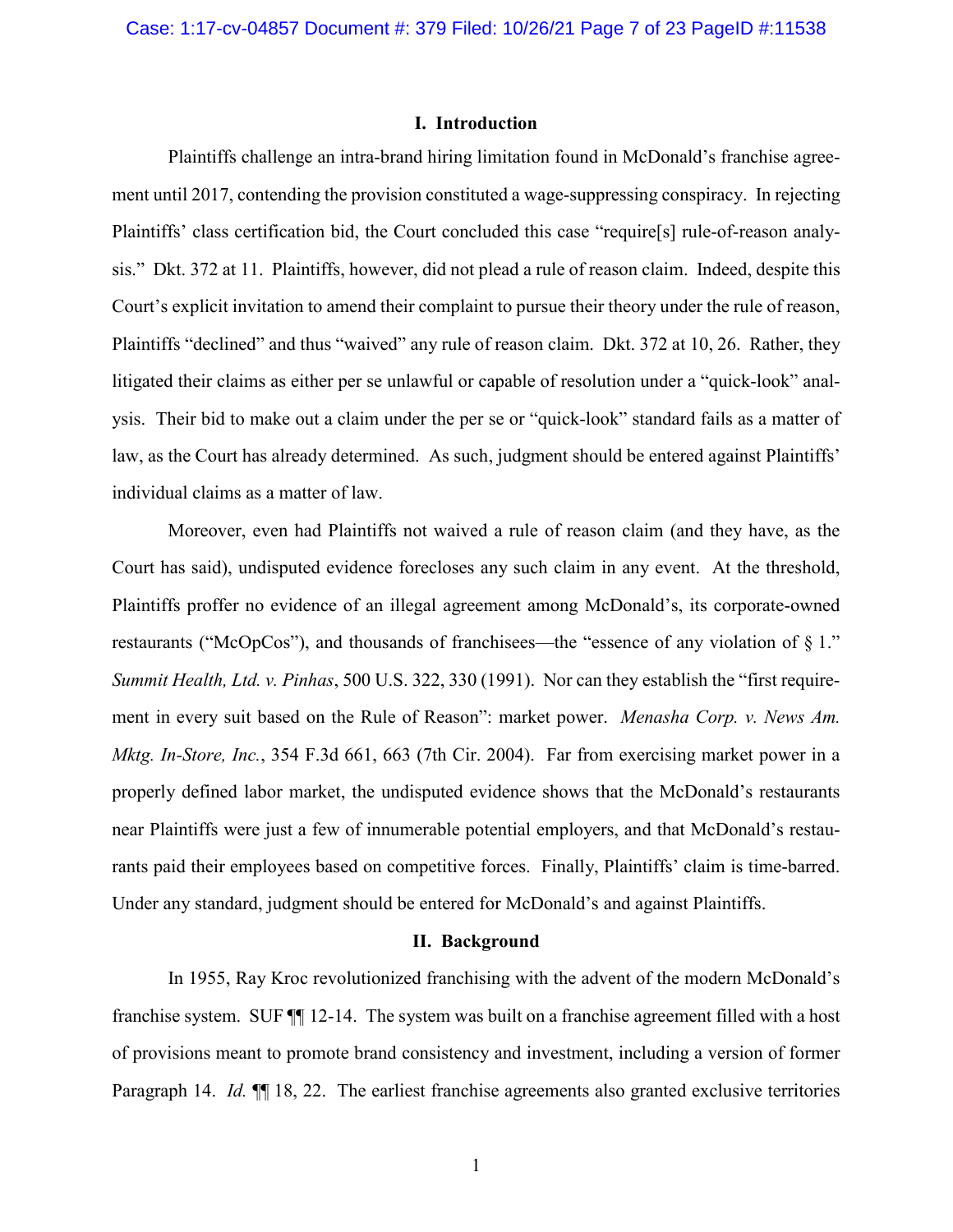to franchisees and defined the types of products they could offer and the other types of businesses they could operate. *Id.* ¶ 18. At that time, franchising was an entirely new and unproven business model, and McDonald's was not yet an established brand. *Id.* ¶¶ 13, 15. But the genius of Mr. Kroc's system was that, with these restraints, the franchise agreement limited free-riding, incentivized investments, and promoted cooperation among McDonald's franchisees, enhancing in turn McDonald's competitiveness vis-à-vis other brands. *Id.* ¶¶ 21-23. The result was exponential growth and output expansion over the decades that followed. *Id.* ¶ 25.

There is no evidence that McDonald's adoption of the challenged provision, former Paragraph 14, had anything to do with suppressing wages or coordinating a conspiracy between franchised and company-owned restaurants. How could it? *McOpCos did not even exist when former Paragraph 14 was first adopted*. SUF ¶¶ 16-17. Rather, Mr. Kroc believed that former Paragraph 14 would promote cooperation *among franchisees* and thereby empower franchisees to focus on *inter*brand competition. *Id.* ¶ 22*.*

As one of the last-living early franchising executives explained, former Paragraph 14 promoted "trust between [McDonald's] franchisees and the company," which "is really important to the success of McDonald's as a company." SUF ¶ 22. As McDonald's explained in a 1972 litigation that unsuccessfully challenged the legality of former Paragraph 14:

McDonald's has established a highly sophisticated continuous [ ] system to insure quality, cleanliness, service, managerial experience [ ], and cost efficiency. . . . The key person in maintaining the integrity of the entire business system, and its profitability, is the retail store manager. . . . McDonald's has established a staff training and job experience standards for store managers. . . . [T]he minimum necessary training period for a store manager is one year, and may require up to three years. . . . The training of the manager is therefore a substantial investment for both McDonald's and the franchise operator. . . . McDonald's predominant purpose is unmistakable: It's concern was entirely directed at the economic well-being of the overall system . . . .

<span id="page-7-0"></span>SUF ¶ 21. The Ohio Court of Appeals agreed, ruling that former Paragraph 14 was both lawful and enforceable. *Pearse v. McDonald's Sys. of Ohio, Inc.*, 47 Ohio App. 2d 20, 26-27 (1975).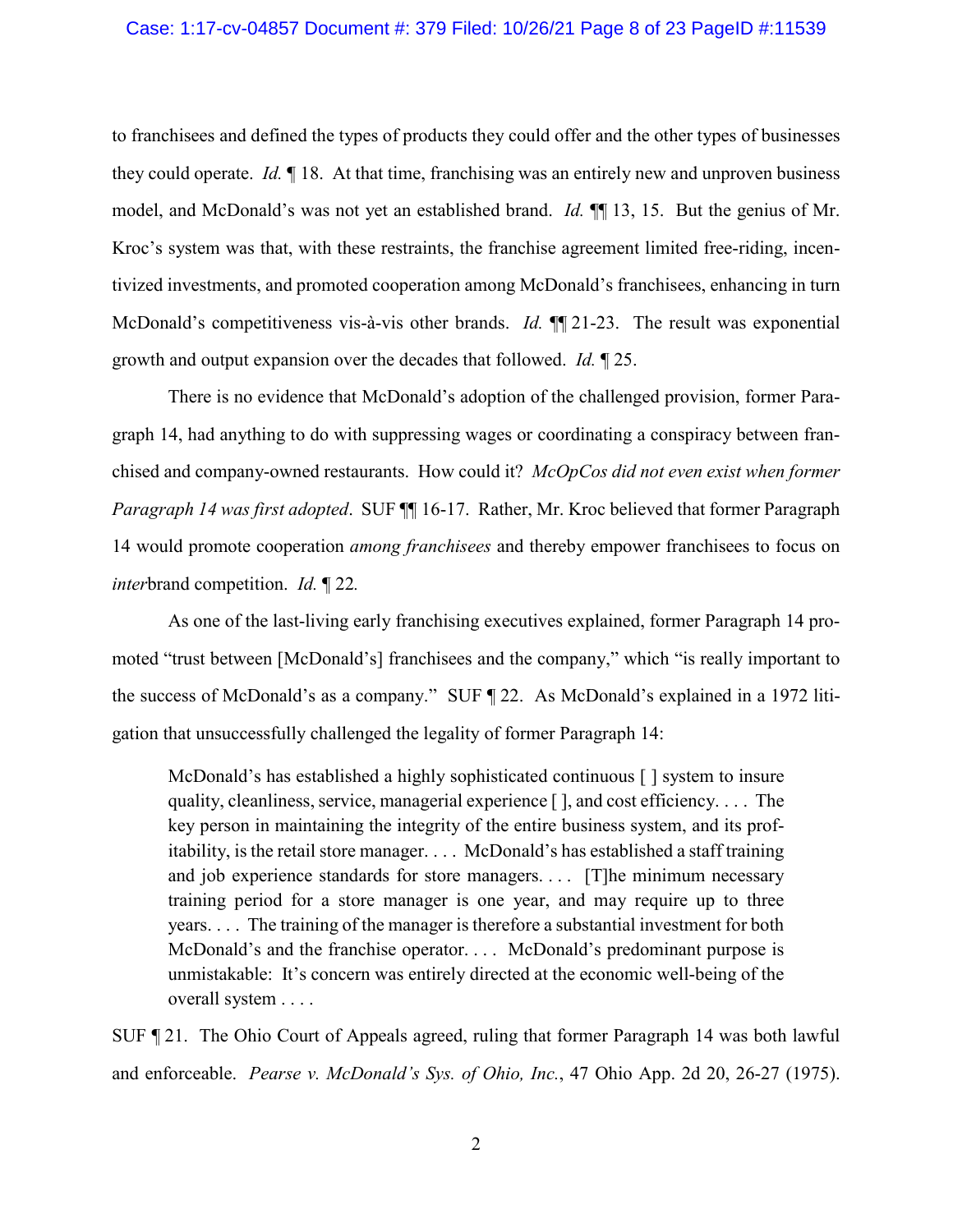#### Case: 1:17-cv-04857 Document #: 379 Filed: 10/26/21 Page 9 of 23 PageID #:11540

"[B]alanc[ing] all of the interests, social, economic and private, of the objectives as advanced in defense of the interference as against the importance of the [employment] interest interfered with, considering all of the facts and circumstances of the matter, including the method and means used and the relationship of the parties," the court concluded that McDonald's had a "legally protected interest" in enforcing former Paragraph 14. *Id.* at 25.

<span id="page-8-1"></span>Mr. Kroc's system worked. Between 1955 (when former Paragraph 14's predecessor was introduced) and 1960 alone, the brand grew from fewer than a dozen to 224 restaurants. SUF ¶ 25. Knowing not to fix what isn't broken, the company thereafter made only modest changes to its founder's groundbreaking franchise agreement, including virtually no changes to what eventually became Paragraph 14. *Id.* ¶ 19. Starting in the 1970s, McDonald's filed its franchise agreement annually with state regulators. *Id.* ¶ 20.

<span id="page-8-0"></span>By 2017, the landscape in which McDonald's and its franchisees conducted their businesses had changed in various ways. Although all the original procompetitive justifications for former Paragraph 14's adoption remained, it went unenforced in light of other priorities. SUF ¶ 58. First, McDonald's and its franchisees were facing challenges on many fronts to the legal distinction between McDonald's and its franchisees for employment law purposes. *See*, *e.g.*, *Fast Food Workers Comm. & Serv. Emps. Int'l Union, CTW, CLC, et al.*, 02-CA-093893; 04-CA-125567 (U.S. NLRB). Second, the company was aware of increasing scrutiny by various antitrust authorities as well as a new political focus on restrictions in the employment context. *See* SUF ¶ 59. For these reasons, in March 2017, McDonald's announced to all franchisees that former Paragraph 14 had become "a dated policy," that McDonald's "w[ould] not enforce" it, that it "would not be included in future franchise agreements," and that franchisees were "free to make their own employment decisions." *Id.* ¶ 60.

Plaintiff Leinani Deslandes filed her complaint on June 28, 2017, alleging that former Paragraph 14 of McDonald's franchise agreement violated Section 1 of the Sherman Act under the per se or quick-look standard; she did not purport to state a rule of reason claim. *See* Dkt. 1 ¶¶ 131, 132. Ms. Deslandes amended her complaint and moved to amend a second time but declined to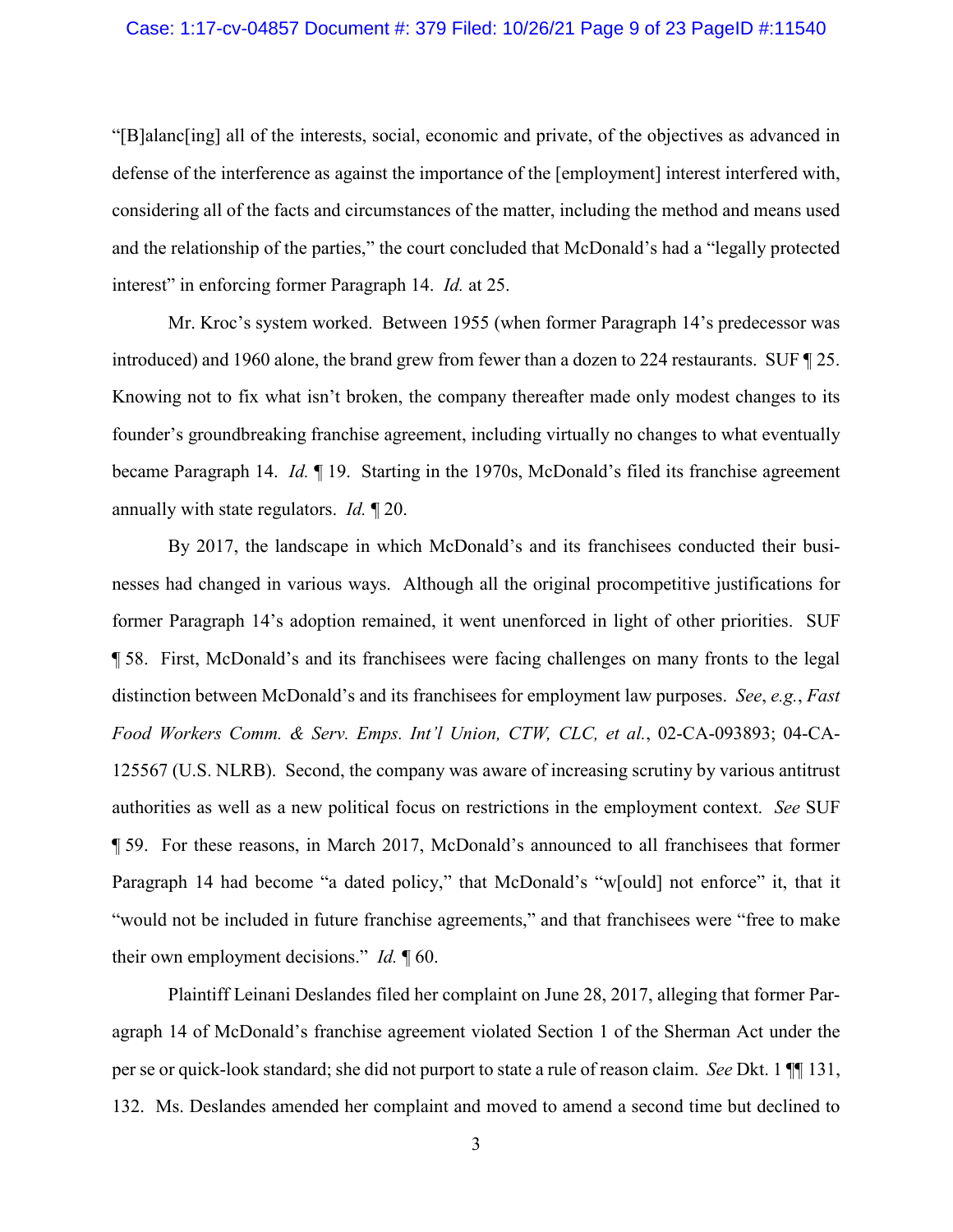add a rule of reason theory to either amended complaint—even after the Court gave her explicit leave to do so. Dkt. 53 at 15-16; *see also* Dkt. 32 ¶¶ 133-34; Dkt. 147-1 ¶¶ 147-48. Plaintiff Stephanie Turner likewise declined to allege a claim under the rule of reason when she sued in August 2019. Dkt. 180-1 ¶¶ 131, 132; *see also* Dkt. 166 at 4:4-19 (Plaintiffs' counsel acknowledging that the "deadline to amend to file a rule of reason claim or to attempt to state a rule of reason claim" lapsed years ago). At enormous cost, the parties undertook multiple years of discovery focused on Plaintiffs' quick-look theory of the case. *See*, *e.g.*, Dkt. 199 (discussing Defendants' voluminous document and data productions); Dkt. 171 at 26:14-29:2 (Magistrate Judge Weisman framing the boundaries of discovery at an early hearing according to Plaintiffs' quicklook theory, including ruling that allowing nationwide discovery would be a "substantial" "burden to defendants"). Earlier this year, the Court denied Plaintiffs' motion for class certification—still premised on a quick-look claim—concluding that it "must apply rule of reason analysis to this case" and that Plaintiffs' "strategic decision early in this case not to amend the complaint to add a claim under the rule of reason . . . waived" such a claim. Dkt. 372 at 11, 26.

#### <span id="page-9-5"></span><span id="page-9-0"></span>**III. Legal Standard**

To prevail under Federal Rule of Civil Procedure 12(c), "the moving party must demonstrate that there are no material issues of fact to be resolved" and that it is entitled to judgment as a matter of law on the face of the pleadings. *Federated Mut. Ins. Co. v. Coyle Mech. Supply Inc.*, 983 F.3d 307, 313 (7th Cir. 2020). Summary judgment, which "is not only permitted but encouraged in certain circumstances, including antitrust cases," *Collins v. Associated Pathologists, Ltd.*, 844 F.2d 473, 475 (7th Cir. 1988), is appropriate where there is no genuine dispute as to any material fact and the movant is entitled to judgment as a matter of law. Fed. R. Civ. P. 56; *Anderson v. Liberty Lobby, Inc*., 477 U.S. 242, 252 (1986).

#### <span id="page-9-6"></span><span id="page-9-4"></span><span id="page-9-3"></span><span id="page-9-1"></span>**IV. Argument**

<span id="page-9-2"></span>To prevail on their sole claim, Plaintiffs must prove "(1) a contract, combination, or conspiracy; (2) a resultant unreasonable restraint of trade in [a] relevant market; and (3) an accompanying injury." *Agnew v. NCAA*, 683 F.3d 328, 335 (7th Cir. 2012). They cannot. First, they have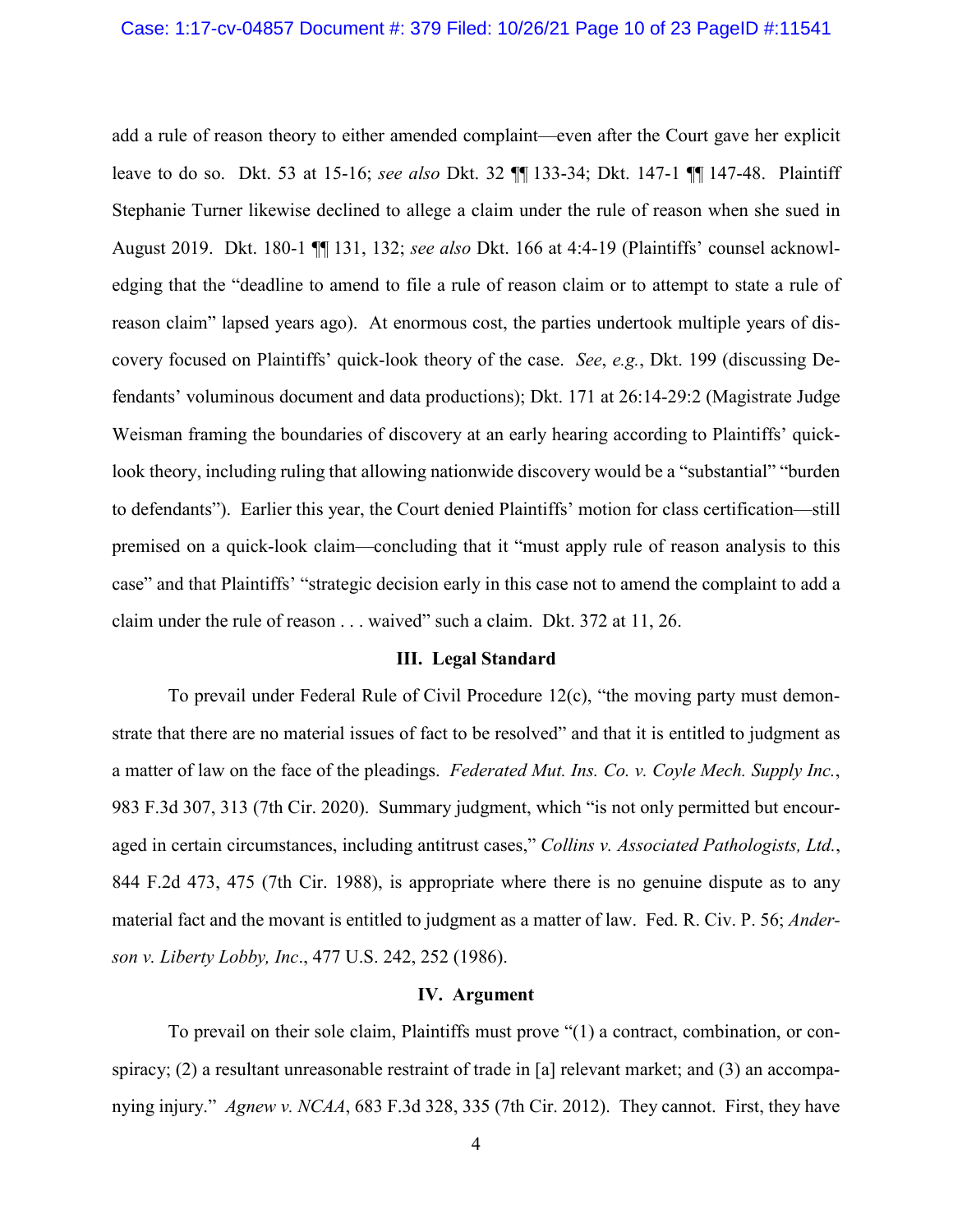<span id="page-10-1"></span>waived the rule of reason theory. Moreover, Plaintiffs cannot establish a singular "meeting of minds in an unlawful arrangement" among McDonald's and its thousands of franchisees to suppress employees' wages, *Am. Tobacco Co. v. United States*, 328 U.S. 781, 810 (1946), nor prove market power in a properly defined relevant market. Their claim is also time-barred.

#### <span id="page-10-0"></span>**Plaintiffs Have Not Pleaded a Rule of Reason Claim and Therefore Judgment on the**  A. **Pleadings Should Be Granted**

<span id="page-10-4"></span><span id="page-10-3"></span>"The rule of reason is the accepted standard for testing whether a practice restrains trade in violation of § 1." *Leegin Creative Leather Prods., Inc. v. PSKS, Inc.*, 551 U.S. 877, 885 (2007). The Supreme Court confirmed in *NCAA v. Alston* that an ancillary labor market restraint that generates cross-market procompetitive benefits can only be tested by the rule of reason. 141 S. Ct. 2141, 2155-56 (2021). Accordingly, this Court rightly held that it "must apply rule of reason analysis to this case." Dkt. 372 at 11.

Plaintiffs deliberately forwent such a claim. From the start, they made a "strategic decision" to pursue liability under only the per se or quick-look theories. Dkt. 372 at 26. That remained so even after the Court *invited* them to "include a claim under the rule of reason." Dkt. 53 at 16; *see also* Dkt. 32 ¶¶ 133-34. And that continued up to and through Plaintiffs' reply in support of class certification, which continued to focus exclusively on "the quick-look test." Dkt. 344 at 2. As a result, the parties spent years—expending extraordinary resources in discovery—litigating the case Plaintiffs chose to present. Now, by Plaintiffs' own concession, the deadline to add a rule of reason claim has long since passed. Dkt. 166 at 4:4-19. In short, Plaintiffs "took a gamble, choosing not to pursue a rule-of-reason claim" for the potential "payoff of a nationwide class under quick-look analysis." Dkt. 372 at 26.

<span id="page-10-2"></span>That gambit failed. As the Court has determined, Plaintiffs have no claim under a per se or "quick-look" theory and have waived a rule of reason claim. Dkt. 372 at 26. Thus, their complaints do not "set[] forth facts sufficient to support a cognizable legal theory" at all. *Laborers Loc. 236, AFL-CIO v. Walker*, 749 F.3d 628, 632 (7th Cir. 2014). For example, Plaintiffs studiously avoided pleading a relevant market—an exercise they continued to eschew throughout the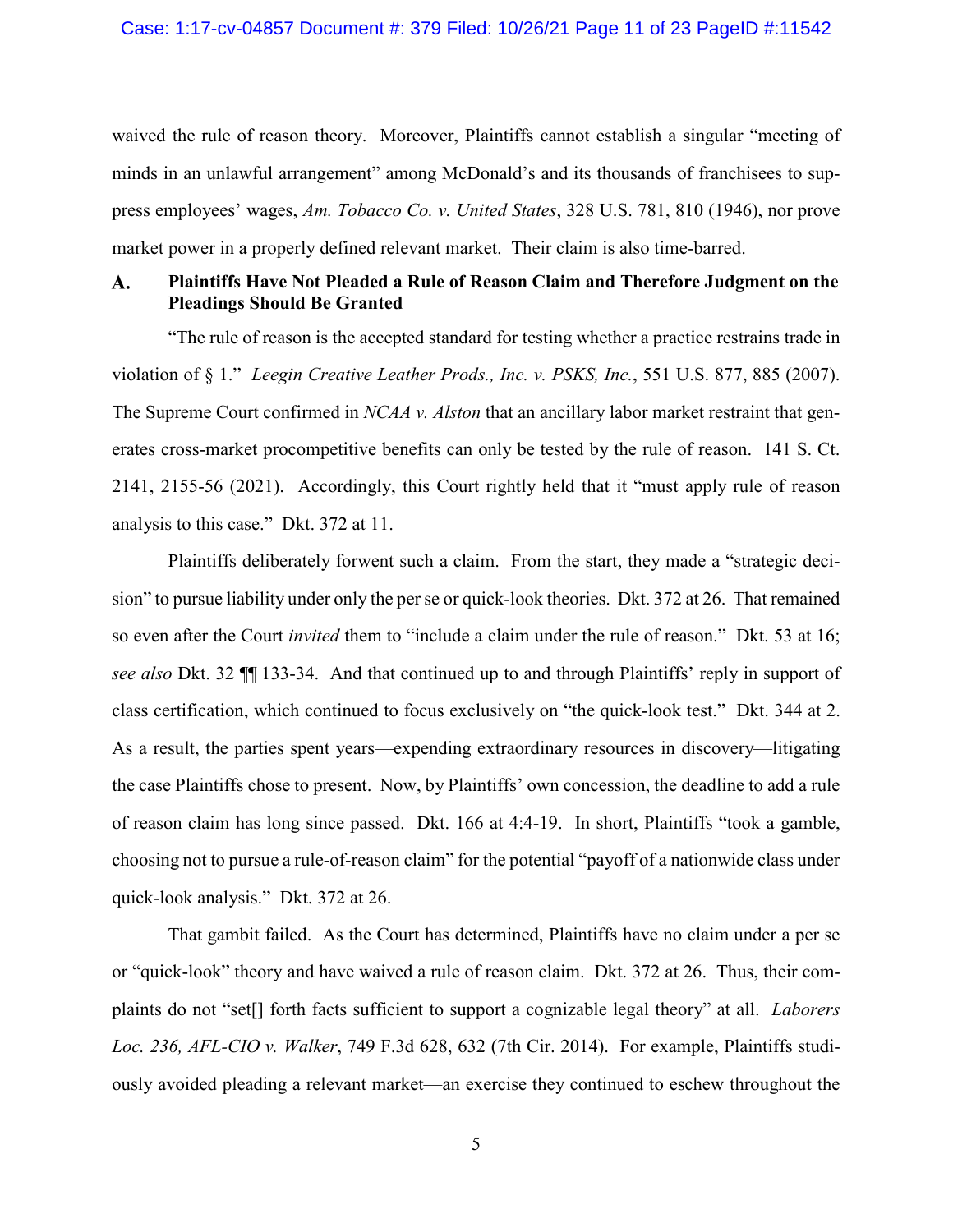entire case. *See* Dkt. 32 ¶¶ 133-34; Dkt 180-1 ¶¶ 131-32; Dkt. 268 at 21; Dkt. 344 at 2. As the Seventh Circuit has held, a complaint that forgoes a rule of reason claim "to hedge [plaintiffs'] bets by keeping their market allegations vague" cannot proceed when a court applies "full-fledged Rule of Reason analysis." *Agnew*, 683 F.3d at 345-46. As such, judgment on the pleadings is appropriate and should be entered against Plaintiffs.

#### <span id="page-11-2"></span><span id="page-11-0"></span>**B. Summary Judgment Should Be Granted Because Plaintiffs Cannot Prove an Unlawful Agreement or a Relevant Market Under the Rule of Reason**

Plaintiffs cannot prove a conspiracy between McDonald's and its franchisees to suppress wages, nor that McDonald's exercised market power in a properly defined market—essential elements of a rule of reason claim. Summary judgment should therefore be granted.

### <span id="page-11-5"></span><span id="page-11-3"></span>**1. Plaintiffs Cannot Prove a Conspiracy to Suppress Employees' Wages**

<span id="page-11-1"></span>The centerpiece of this case has always been former Paragraph 14, which Plaintiffs allege reflected a nationwide agreement among McDonald's and thousands of franchisees over a period of fifty years to suppress wages. *See* Dkt. 32 ¶ 5; Dkt. 268 at 10, 14, 21. But there is *no evidence* suggesting that McDonald's and its franchisees intended and agreed to the "unlawful objective" of suppressing employee wages. *Monsanto Co. v. Spray-Rite Serv. Corp.*, 465 U.S. 752, 764 (1984). Nor can Plaintiffs establish that the vertical franchise agreement was in fact a horizontal conspiracy among competitors because their hub-and-spoke theory has no rim. *See U.S. v. Bustamante*, 493 F.3d 879, 885 (7th Cir. 2007); *In re Musical Instruments & Equip. Antitrust Litig.*, 798 F.3d 1186, 1192, 1198 (9th Cir. 2015). In short, Plaintiffs have *no* evidence of a "conscious commitment to a common scheme designed to achieve an unlawful objective" among competitors. *Monsanto*, 465 U.S. at 764.

<span id="page-11-4"></span>*First*, there is zero evidence connecting the adoption or retention of former Paragraph 14 to a shared "unlawful objective" of suppressing employee wages paid by McDonald's restaurants. *Monsanto*, 465 U.S. at 764. Witnesses uniformly denied that former Paragraph 14 had anything to do with suppressing wages. SUF ¶¶ 23, 26, 34. And those with living memory testified that the original purpose of former Paragraph 14, like other franchise agreement provisions, was to create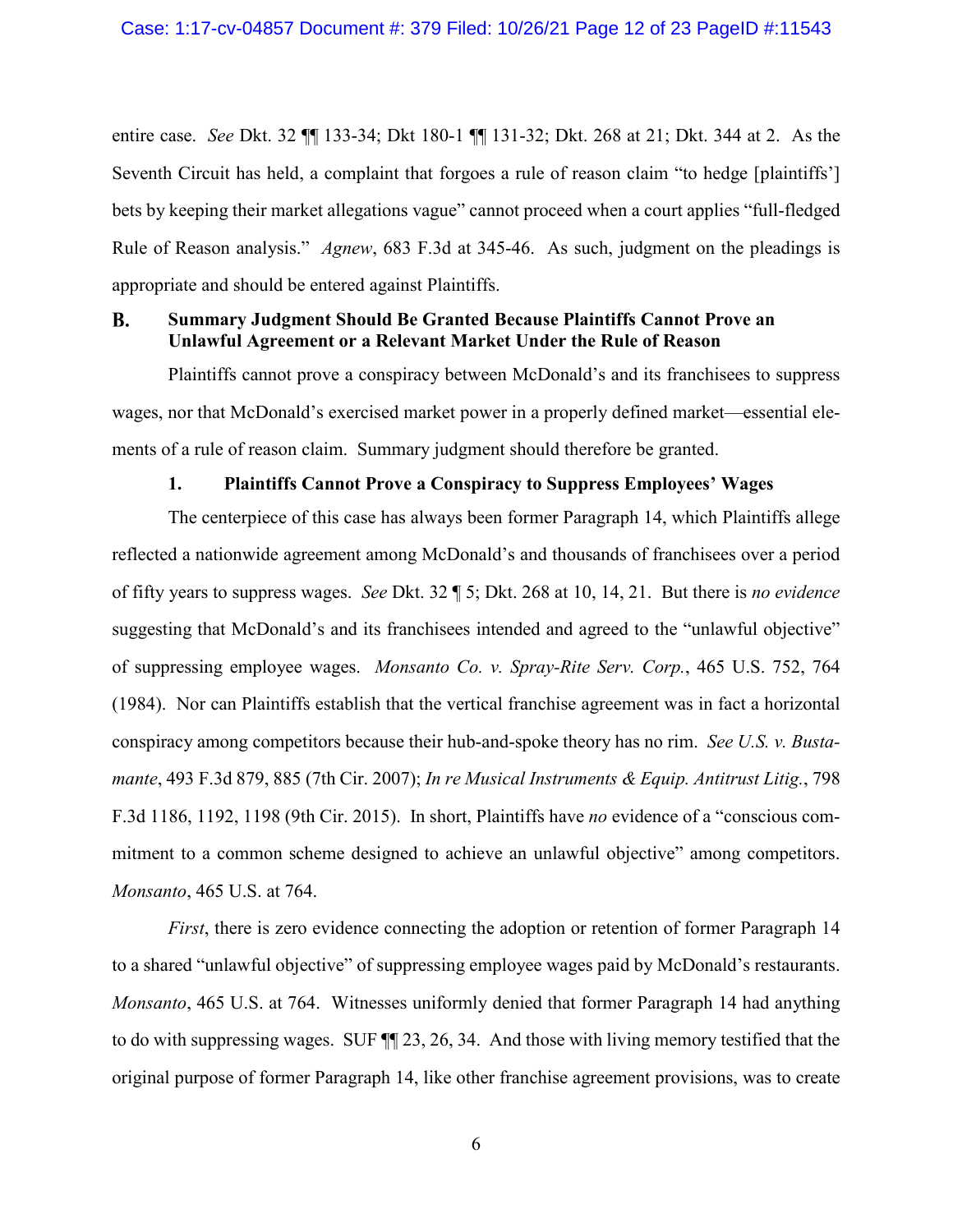#### Case: 1:17-cv-04857 Document #: 379 Filed: 10/26/21 Page 13 of 23 PageID #:11544

<span id="page-12-3"></span>a novel business enterprise—the McDonald's franchise system. *Id.* ¶¶ 22-23. Decades ago, the court in *Pearse* agreed, and held that Paragraph 14 served a legitimate, lawful purpose. *Pearse*, 47 Ohio App. 2d at 26-27. Despite the opportunity to relitigate that case with a "voluminous record," Plaintiffs could find no "smoking gun buried" within. *Omnicare, Inc. v. UnitedHealth Grp., Inc.*, 629 F.3d 697, 706 (7th Cir. 2011).

<span id="page-12-2"></span><span id="page-12-1"></span>Neither does former Paragraph 14's mere existence prove a conscious commitment to an unlawful objective as it is a classic ancillary restraint to a legitimate business arrangement that promoted greater productivity and output. *See* Dkt. 372 at 16; *see also Alston*, 141 S. Ct. at 2163 ("Firms deserve substantial latitude to fashion agreements that serve legitimate business interests."). Mr. Kroc designed former Paragraph 14 to convince potential franchisees to invest in the McDonald's system, encourage franchisees to train their employees, and to lay the foundation of trust necessary for a successful franchise enterprise. SUF ¶ 21-22; *see also* Dkt. 372 at 12-16; Dkt. 302-1, Ex. 1 ¶¶ 45-50. There is no evidence of any attempt to quell wage competition among the then handful of McDonald's-branded franchised restaurants. Rather, McDonald's was trying to build a system of well-staffed restaurants with well-trained employees who could deliver consistent products and services. *See Polk Bros. v. Forest City Enterprises, Inc.*, 776 F.2d 185, 189 (7th Cir. 1985) (courts examine procompetitive justifications "at the time [the restraint] was adopted"); *Aya Healthcare Servs., Inc. v. AMN Healthcare, Inc.*, 9 F.4th 1102, 1111 (9th Cir. 2021) (same).

<span id="page-12-4"></span><span id="page-12-0"></span>The core of Plaintiffs' case—the idea that McDonald's was trying to protect corporateowned restaurants from franchisee wage competition—is an invention of litigation. When Paragraph 14's predecessor was first implemented, McDonald's did not operate any corporate-owned restaurants. SUF ¶ 16. Those restaurants were only developed later as a "testing ground" for new products and systems. *Id.* ¶¶ 17. Since then, McOpCo restaurants have led the way on wage increases and competitive pay ranges across all of their markets. *Id.* ¶¶ 39-40, 43-44. And McDonald's has consistently "encourage[d] [franchisees] to periodically evaluate whether [their] business is competitive, including the wage and benefits packages offered to [their] employees." *Id.* ¶ 47.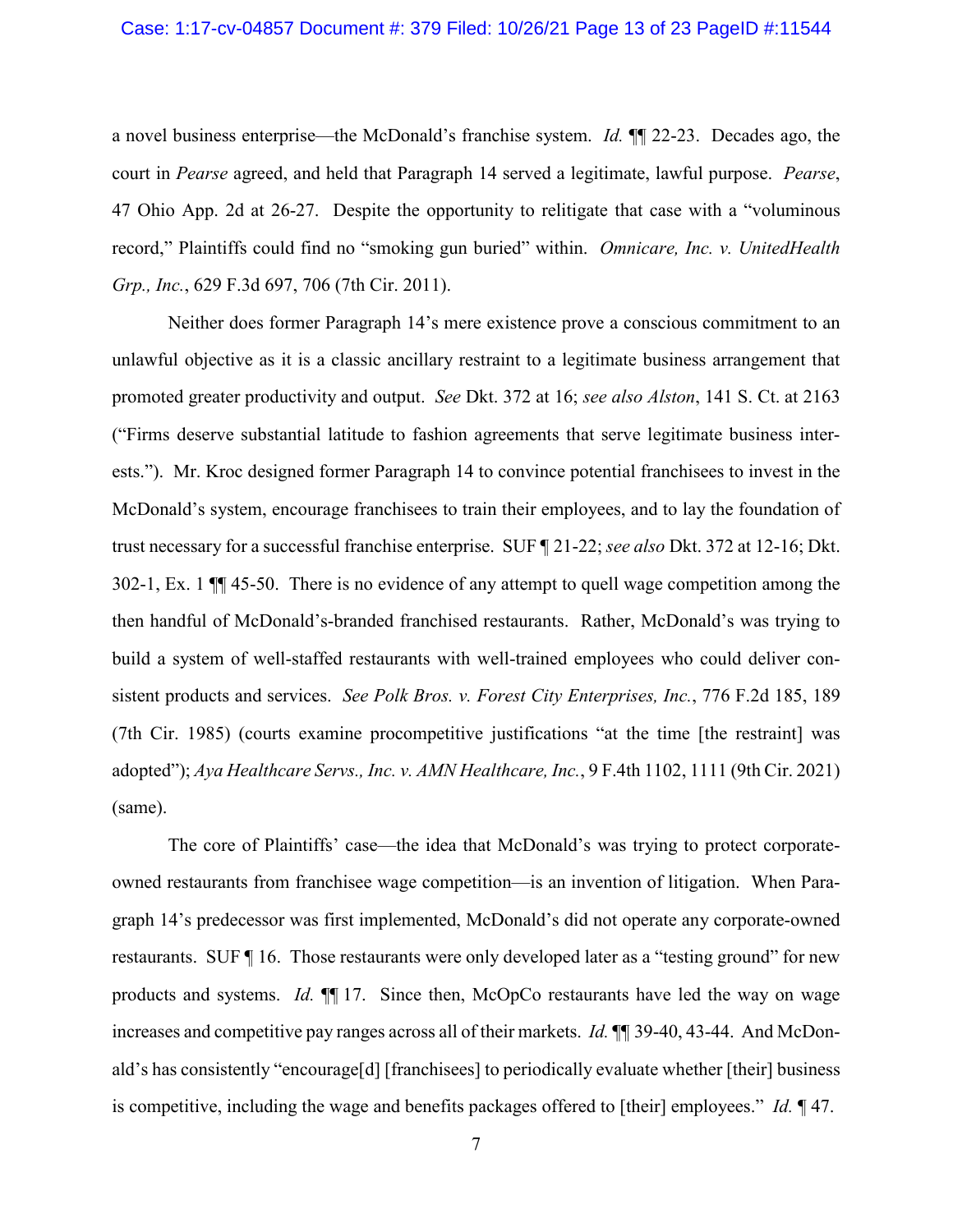<span id="page-13-6"></span><span id="page-13-3"></span>This undisputed evidence leaves Plaintiffs to ask the Court to *infer* anticompetitive intent, but there is no basis to do so. "[A]n inference of conspiracy is [not] appropriate" where, as here, "the evidence is consistent with the hypothesis that the firm at the top of the vertical chain designed the restrictions for its own purposes." *Ill. Corp. Travel, Inc. v. Am. Airlines, Inc.*, 806 F.2d 722, 726 (7th Cir. 1986). At the time former Paragraph 14 was adopted, McDonald's was a nascent enterprise without market power. *See Sheridan v. Marathon Petroleum Co. LLC*, 530 F.3d 590, 595 (7th Cir. 2008) (single-brand franchise systems do not confer market power); SUF ¶ 15. And without market power, there was no economically feasible way that a restraint on *intra*brand hiring could suppress wages. *Fishman v. Est. of Wirtz*, 807 F.2d 520, 568 (7th Cir. 1986); *see also Davis-Watkins Co. v. Serv. Merch.*, 686 F.2d 1190, 1202 (6th Cir. 1982) ("Without market power, a firm cannot have an adverse effect on competition."); *Rebel Oil Co. v. Atl. Richfield Co.*, 51 F.3d 1421, 1434 (9th Cir. 1995) ("Without market power to increase prices above competitive levels, and sustain them for an extended period, a predator's actions do not threaten consumer welfare.").

<span id="page-13-5"></span><span id="page-13-1"></span><span id="page-13-0"></span>Plaintiffs' theory also fails as a matter of both common sense and business sense because the conspiracy would not have provided any economic advantage to McDonald's. While franchisees may wish to cut costs (including wages) to maximize profits, McDonald's must ensure they do not do so to the detriment of the brand. SUF ¶ 25*.* Moreover, under the franchise agreement McDonald's earns royalties calculated from franchisees' gross revenue—not their profits. *Id.* ¶ 24. This is why McDonald's encourages franchisees to *maximize* competitive wages—to improve service and customer satisfaction, and thus, maximize sales and gross revenues. *Id.* ¶¶ 44- 47; *see also In re High Fructose Corn Syrup Antitrust Litig.*, 295 F.3d 651, 655-56 (7th Cir. 2002) (the "structure of the market" can be "inimical" to agreement to achieve an alleged unlawful objective). No inference of anticompetitive intent can be taken on this record.

<span id="page-13-4"></span><span id="page-13-2"></span>With no evidence of a shared unlawful purpose and unrebutted evidence of procompetitive justifications for former Paragraph 14, summary judgment is appropriate. *See*, *e.g.*, *Miles Distributors, Inc. v. Specialty Constr. Brands, Inc.*, 476 F.3d 442, 449, 452 (7th Cir. 2007) (affirming summary judgment because plaintiffs failed to offer evidence that defendants "had a conscious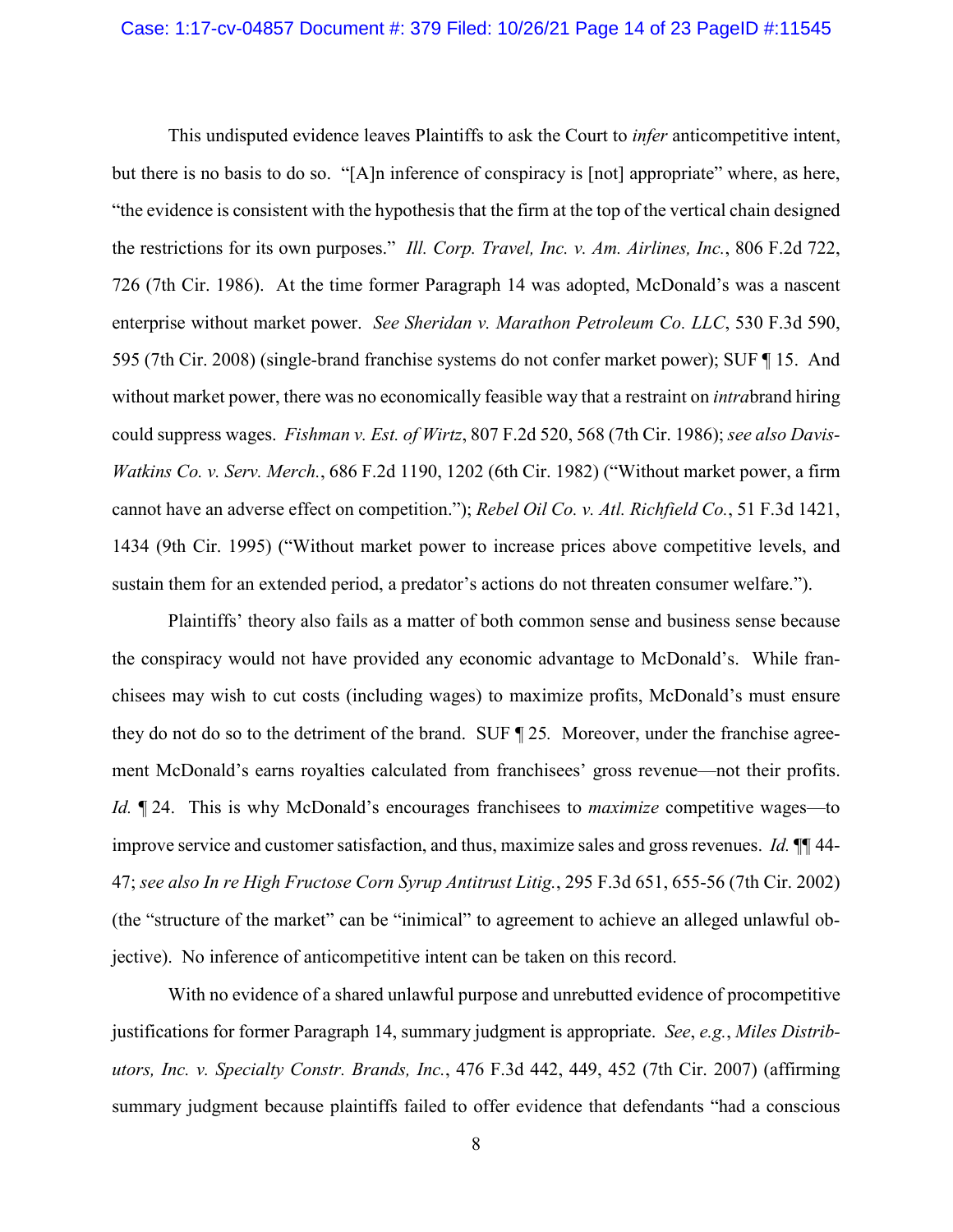<span id="page-14-2"></span>commitment to a common scheme designed to achieve an unlawful objective"); *Valley Liquors, Inc. v. Renfield Importers, Ltd.*, 822 F.2d 656, 665 (7th Cir. 1987) (similar).

<span id="page-14-1"></span>*Second*, there is no evidence of a horizontal agreement between each and every franchisee and McOpCo restaurant to refrain from hiring and poaching each other's employees in order to suppress employee wages. To begin, there is no direct evidence of an agreement among franchisees. Each franchise agreement determined the rights and obligations only between McDonald's and the counterparty franchisee. SUF ¶ 10. And as the Department of Justice has explained, parallel signing of franchise agreements, even with "knowledge of others' agreement," does not establish a hub-and-spoke conspiracy. Statement of Interest in *Stigar v. Dough Dough, Inc. et al*, 2:18-cv-00244 (E.D. Wash. 2019), at 14-15 (citing cases); *accord* P. Areeda & H. Hovenkamp, Antitrust Law: An Analysis of Antitrust Principles and Their Application ¶ 2013b (4th ed. 2020 supp.). There is no evidence here that proves each of the thousands of McDonald's "franchisees alleged to be part of the combination or conspiracy" in fact "agreed among themselves." *Midwestern Waffles, Inc. v. Waffle House, Inc.*, 734 F.2d 705, 711 (11th Cir. 1984).

<span id="page-14-3"></span><span id="page-14-0"></span>To the contrary, voluminous, undisputed evidence shows that no such singular agreement existed among franchisees, including the McDonald's restaurants at which each Plaintiff worked. Start with Ms. Deslandes. SUF ¶¶ 26-38. Her former colleagues and supervisors—including those who made employment decisions—uniformly testified that they were "aware of no conspiracy or other agreement to suppress or otherwise reduce wages of McDonald's brand restaurant employees involving the [Bam-B] Organization or any other entity within the McDonald's system." SUF ¶ 26. Nor did they carry out anything akin to the conspiracy Plaintiffs allege. As one supervisor testified, Ms. Deslandes's former organization never "prevented an employee from leaving to work for another McDonald's restaurant," "hired employees of other McDonald's restaurants in numerous cases," and in many cases "freely re-hired" those who "left to work for another McDonald's restaurant." *Id.* ¶ 32; *see also id.* ¶ 31. Indeed, the owner-operator of that organization often *helped* managers move to other owner-operators. *Id.* ¶ 33. These sentiments were echoed by other local franchisees. *See id.* ¶ 36.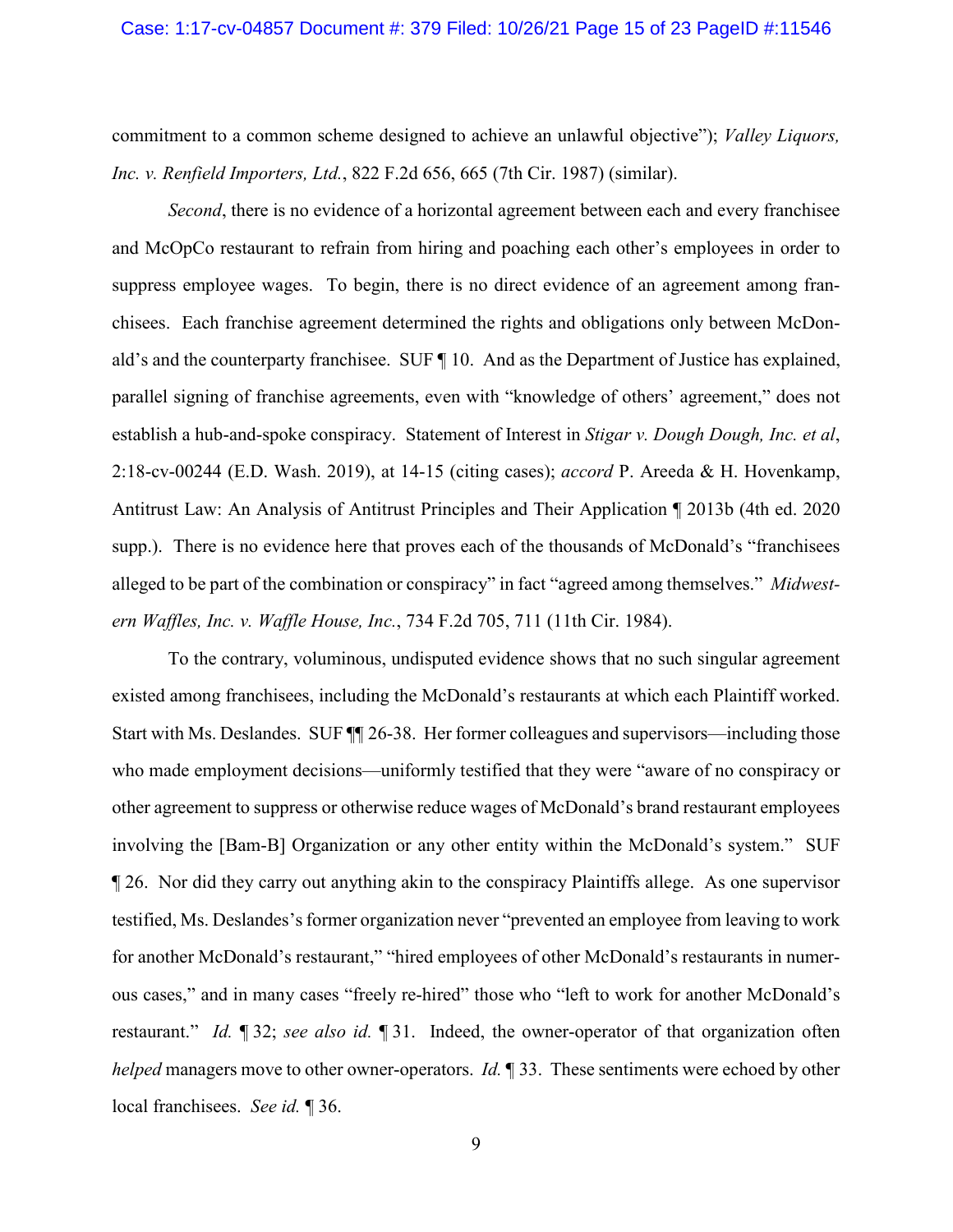#### Case: 1:17-cv-04857 Document #: 379 Filed: 10/26/21 Page 16 of 23 PageID #:11547

Similarly, Plaintiffs provide no evidence that there was an agreement among McOpCo and franchisee restaurants in the Cincinnati metropolitan region, where Ms. Turner worked, to suppress employee wages through former Paragraph 14. Rather, an owner-operator in that region testified that before this lawsuit was filed, he "was not aware of Paragraph 14" and that the provision "did not matter as to how [he] . . . set wages." SUF  $\P$  34. And Ms. Turner herself denied the existence of such a conspiracy. *Id.* ¶ 27.

<span id="page-15-3"></span>On top of all this, the undisputed evidence shows that the thousands of alleged co-conspirators—other McDonald's restaurants across the country—did not "engage[ ] in parallel conduct" as required to prove a hub-and-spoke conspiracy. *Marion Healthcare, LLC v. Becton Dickinson & Co.*, 952 F.3d 832, 842 (7th Cir. 2020). Instead, franchisee knowledge, understanding, and practices regarding former Paragraph 14 varied wildly. *See* SUF ¶¶ 28-38. Some franchisees freely hired from other McDonald's restaurants without "[taking] paragraph 14 in the franchise agreement into account," or "did not view [Paragraph 14] as relevant when hiring employees or following an employee's resignation." *Id.* ¶¶ 32, 35. One franchisee witness testified that he hired current employees of other McDonald's restaurants. *Id.* ¶ 36. And a vast number of restaurants facilitated employee mobility with release letters, including the restaurant at which Ms. Deslandes was employed. *Id.* **[14.**] 31, 38. There is no evidence that can square these different practices into a single "rim" agreement.

<span id="page-15-4"></span><span id="page-15-2"></span><span id="page-15-1"></span><span id="page-15-0"></span>Thus, there is undisputed evidence that many franchisees did not agree to the conspiracy alleged, as well as many places "where no McOpCos compete with franchisees [and therefore] the hiring provision cannot be said to be horizontal" at all, Dkt. 372 at 16-17. Plaintiffs can at most establish "a rimless wheel," not "a single, general conspiracy" as required for their claim. *Dickson v. Microsoft Corp.*, 309 F.3d 193, 203 (4th Cir. 2002); *see also Kotteakos v. United States*, 328 U.S. 750, 755 (1946) ("[W]ithout the rim of the wheel to enclose the spokes," there is no single conspiracy). The Court should therefore enter summary judgment for McDonald's. *Monsanto*, 465 U.S. at 764; *Impro Prods., Inc. v. Herrick*, 715 F.2d 1267, 1279-80 (8th Cir. 1983) (affirming summary judgment given no evidence of an "*overall*-unlawful plan or 'common design'").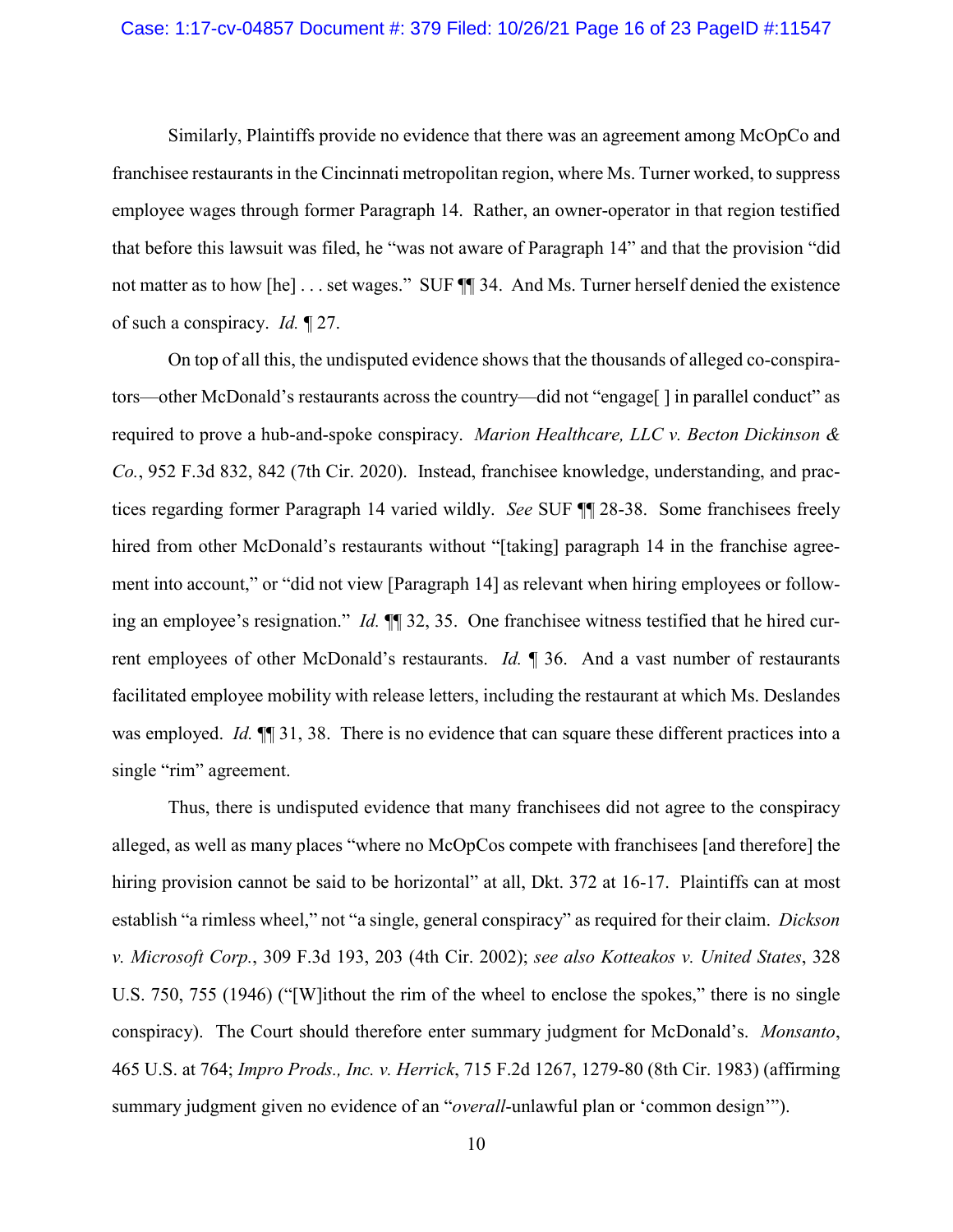### <span id="page-16-4"></span><span id="page-16-1"></span><span id="page-16-0"></span>**2. Plaintiffs Cannot Prove McDonald's Exercised Market Power in a Properly Defined Relevant Market**

Plaintiffs also cannot carry their "threshold" burden of proving "the defendant has market power." *Agnew*, 683 F.3d at 335; *see also Menasha*, 354 F.3d at 663 ("The first requirement in every suit based on the Rule of Reason is market power."). To do so, they must define the relevant local markets and prove that the alleged conspirators could pay workers in those markets artificially suppressed wages significantly below the competitive rate. *Agnew*, 683 F.3d at 335. Because there is no evidence that McDonald's exercises market power in any relevant labor market, judgment should be entered against Plaintiffs. *See*, *e.g.*, *Minn. Ass'n of Nurse Anesthetists v. Unity Hosp.*, 208 F.3d 655, 661 (8th Cir. 2000) (affirming summary judgment because the "plaintiffs ha[d] made no showing that defendants have market power in the *local* labor market").

<span id="page-16-7"></span><span id="page-16-5"></span>To start, Plaintiffs have not even alleged a valid relevant market, having staked their case on *not* needing to prove one. Dkt. 268 at 21; *see also* Dkt. 372 at 20 ("Plaintiffs have made no attempt to identify a relevant market, beyond . . . assum[ing] that plaintiffs sell their labor in one national market."). As a result, "there is no way to measure [McDonald's] ability to lessen or destroy competition," much less for Plaintiffs to prove that McDonald's and its franchisees possessed such power in any particular place. *Ohio v. Am. Express Co.*, 138 S. Ct. 2274, 2285 (2018); *accord Alston*, 141 S. Ct. at 2151. This alone is fatal. *Agnew*, 683 F.3d at 337; *see also Menasha Corp. v. News Am. Mktg. In-Store, Inc.*, 238 F. Supp. 2d 1024, 1034 (N.D. Ill. 2003) (summary judgment entered because plaintiff failed to prove the relevant market); *DSM Desotech, Inc. v. 3D Sys. Corp.*, 2013 WL 389003, at \*12 (N.D. Ill. Jan. 31, 2013) (same).

<span id="page-16-6"></span><span id="page-16-3"></span><span id="page-16-2"></span>In fact, the relevant markets are nothing like those to which Plaintiffs have alluded. No evidence supports a single-brand labor market limited to McDonald's restaurants. *See* Dkt. 372 at 20-22. To the contrary, the undisputed evidence illustrates that McDonald's restaurants are constantly recruiting from and losing employees to *non-*McDonald's employers. SUF ¶¶ 39, 47-49. And this competition is localized. *Id.*  $\P\P$  50-57. The notion that Plaintiffs "sell their labor in a national market . . . defies logic." Dkt. 372 at 20. Thus, there are "hundreds or thousands of local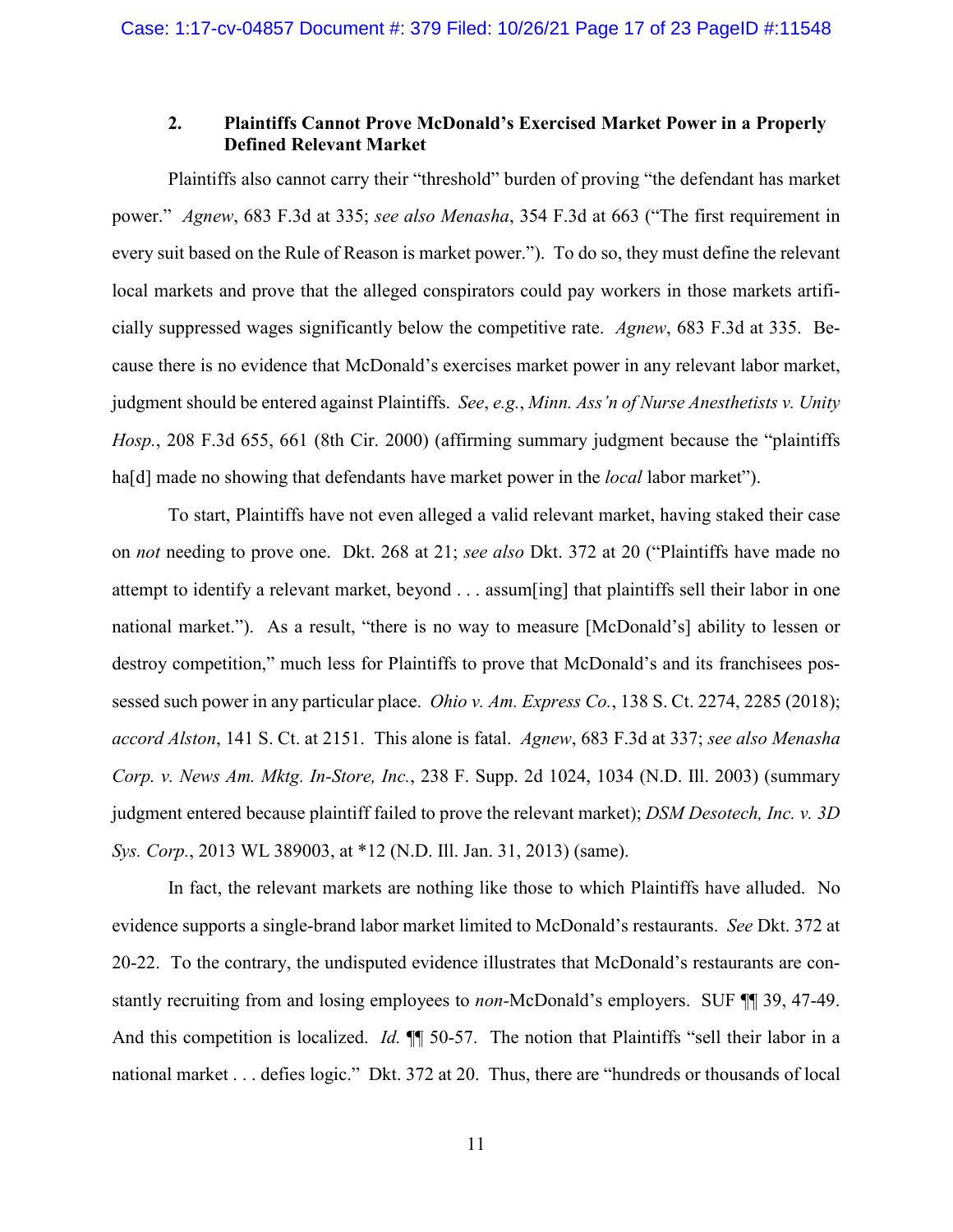### Case: 1:17-cv-04857 Document #: 379 Filed: 10/26/21 Page 18 of 23 PageID #:11549

<span id="page-17-2"></span>relevant [labor] markets" across the country in which McDonald's restaurants compete for labor against any number of other employers. Dkt. 372 at 21; *see also Int'l Tel. & Tel. Corp. v. Gen. Tel. & Elec. Corp.*, 518 F.2d 913, 934 (9th Cir. 1975) (plaintiff cannot expand scope of relevant product market beyond complaint).

Although Plaintiffs have made no attempt to define the local markets in which they sold their labor, undisputed evidence forecloses any argument that McDonald's exercised market power in the Cincinnati and Orlando areas in which Plaintiffs lived and worked. Undisputed evidence shows McDonald's "does not have sufficient market share to have the market power necessary to affect [wages] and therefore harm competition." *Valley Liquor*, 822 F.2d 656, 667.

<span id="page-17-4"></span>Relevant competition for the type of labor performed by Plaintiffs generally occurs within a reasonable commuting distance. SUF ¶ 51; *see also* Dkt. 372 at 21. Yet within just three miles of Ms. Deslandes's residence, for example, there were anywhere between *forty-two and fifty* non-McDonald's QSR employers—compared to just one to two McDonald's restaurants. SUF ¶ 52. Within ten miles, there were as many as *517* distinct non-McDonald's QSR employers. *Id.* So too for Ms. Turner, who could work for *253* independent QSR chains (other than McDonald's) and *1,970* retail trade businesses within ten miles of her residence. *Id.* ¶ 53. Nor were these small shops: In Central Florida, for example, McDonald's restaurants squared off against not only other established QSR chains but also behemoths like Amazon, SeaWorld and Disney. *Id.* ¶ 54. McDonald's miniscule market share was thus far below what is needed to unilaterally reduce marketwide wages. *Rebel Oil Co.*, 51 F.3d at 1434; *see also Blue Cross & Blue Shield United of Wisc. v. Marshfield Clinic*, 65 F.3d 1406, 1411 (7th Cir. 1995) (33% market share insufficient to infer market power); *A.A. Poultry Farms, Inc. v. Rose Acre Farms, Inc.*, 881 F.2d 1396, 1403 (7th Cir. 1989) (no market power where there were "ample potential sources of supply" to which customers could turn).

<span id="page-17-3"></span><span id="page-17-1"></span><span id="page-17-0"></span>Undisputed evidence corroborates what basic economics predicts: Cincinnati and Orlando were "fiercely competitive marketplace[s]" in which McDonald's restaurants had no ability to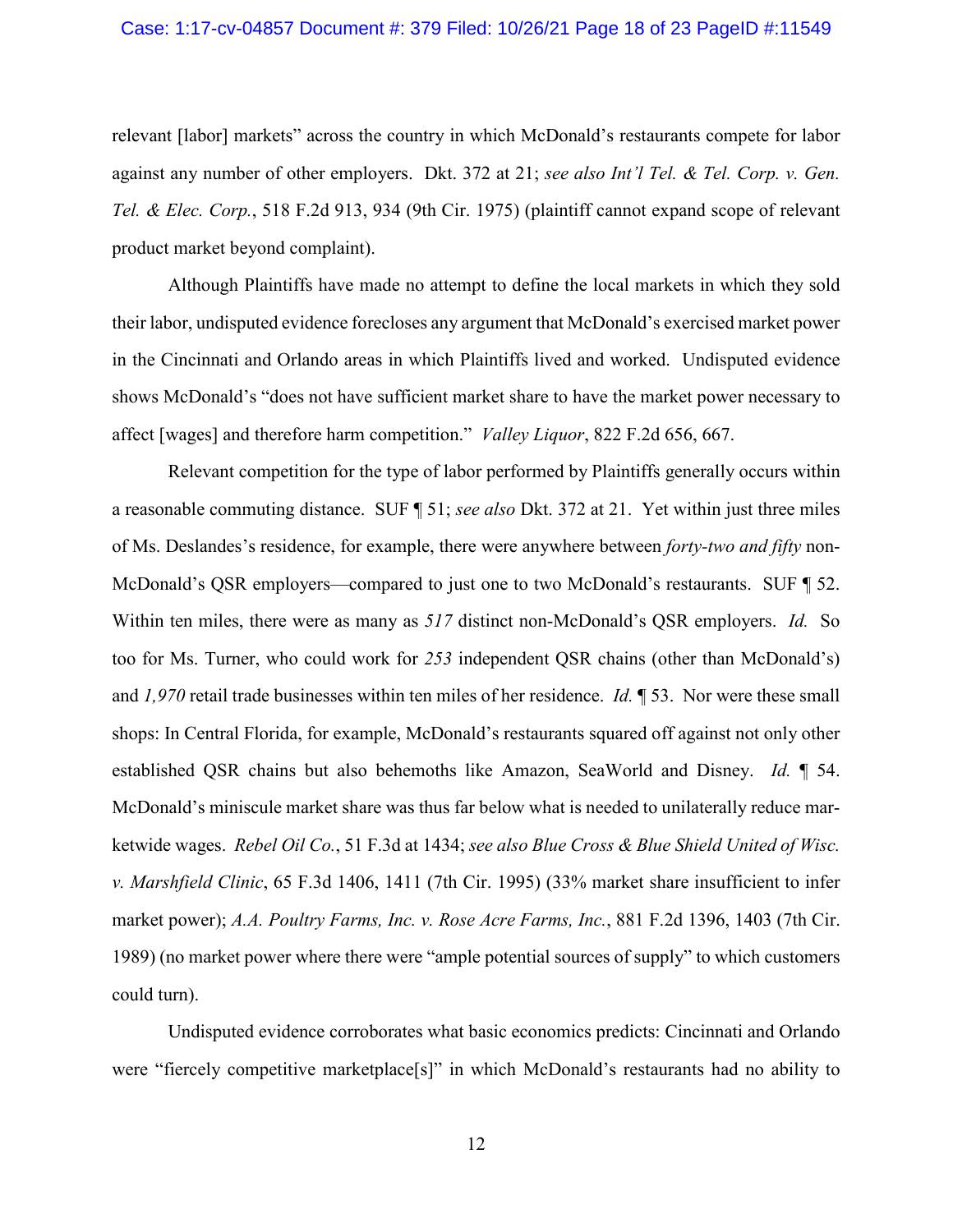charge artificially suppressed wages. SUF ¶¶ 55-57. McDonald's operators in both areas explained how they determined wages based on competition in the marketplace. *See id.* ¶ 47. And specific examples abound: As one manager testified, "[w]e sometimes offer raises to retain employees sought by other local employers, including quick serve restaurants like Wendy's and retail stores like Wal-Mart." *Id.* ¶ 48. Just as for a seller who cuts prices in response to competitors' price drops, increasing wages to respond to hiring competition is "entirely inconsistent with the exercise of market power." *Com. Data Servers, Inc. v. Int'l Bus. Machines Corp.*, 262 F. Supp. 2d 50, 74 (S.D.N.Y. 2003); *see also Richter Concrete Corp. v. Hilltop Concrete Corp.*, 691 F.2d 818, 827 (6th Cir. 1982) (firm that "followed price changes initiated by other firms . . . lacked the power to control prices" and, therefore, did not possess market power).

<span id="page-18-2"></span><span id="page-18-1"></span>Underscoring their inability to create a material question of fact, Plaintiffs have adduced *no* evidence that any particular McDonald's restaurant, much less those in Cincinnati and Orlando, could set wages without reference to prevailing market conditions. Rather, McDonald's "encourage[d] [franchisees] to periodically evaluate whether [their] business is competitive, including the wage and benefits packages offered to [their] employees," and provided them with external wage surveys and analytical tools (such as the "O/O toolkit") to better understand and compete within their local markets. SUF ¶¶ 44, 47. That is because McDonald's understood competitive wages would "help . . . attract and retain the best people for [their] restaurant[s]." *Id.* ¶ 47. This was as true in Cincinnati and Orlando as it was across the country. *Id.* ¶¶ 47-49. This focus on and investment in analyzing competitive marketwide wages belies any ability to depress wages significantly below the competitive rate. *See Agnew*, 683 F.3d at 335.

<span id="page-18-3"></span><span id="page-18-0"></span>Moreover, there is no evidence that McDonald's restaurants near Ms. Deslandes and Ms. Turner in fact paid artificially low wages. *See Valley Liquors*, 822 F.2d at 668 (affirming finding of no market power in part because the plaintiff did not establish prices were above the "competitive range"). Plaintiffs' own econometric model shows that wages among Florida McOpCo restaurants were *above* the supposedly competitive rate. SUF ¶ 41. And Ms. Deslandes's own testimony establishes that, between 2007 and 2016, she earned anywhere from \$10 to \$11 per hour at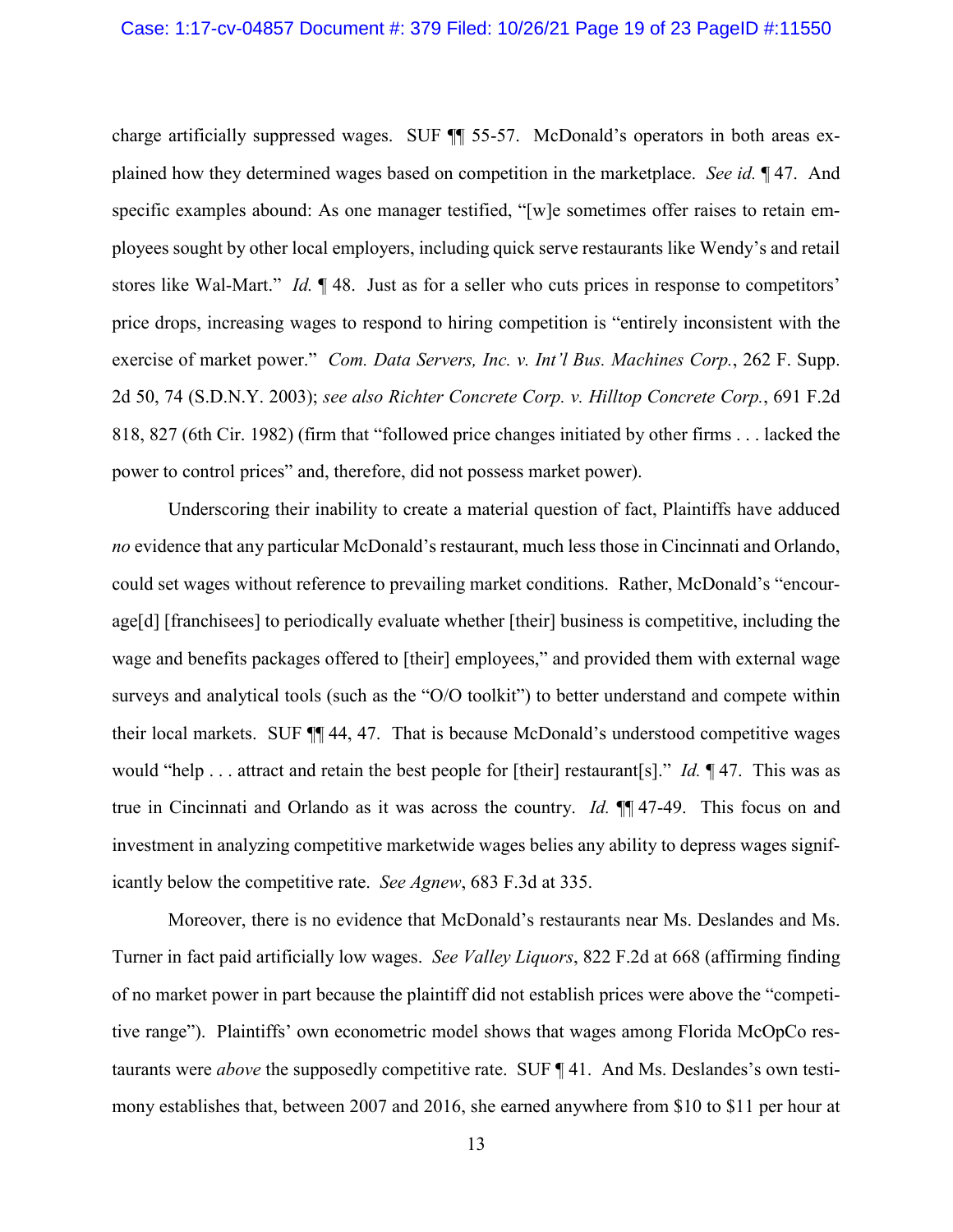Wal-Mart and Hobby Lobby while nearby McDonald's restaurants paid crew, shift managers, and department managers wages from \$7 to \$14.75. *Id.* ¶ 42. Although Plaintiffs did not adduce in discovery evidence for a similar comparison for Ms. Turner, the median wages for McOpCo crew and swing managers in Louisville, Kentucky (the closest major city to Cincinnati) were \$8.40 and \$10.81—each *above* the local medians for other quick serve restaurants. *See id.* ¶ 43 (wages paid by the McDonald's restaurants employing Ms. Turner were in line with these medians).

Nor can Plaintiffs exclude from consideration this robust evidence of competition by fashioning local single-brand markets. Their single-brand theory hinged on the allegation that McDonald's training conferred "brand-specific skills," Dkt. 268 at 6, but both Ms. Deslandes and Ms. Turner admitted that their McDonald's experience *was* transferable. SUF ¶ 63. Ms. Deslandes even lied to potential employers about attending Hamburger University because of its externally recognized value, *id.* ¶ 64, and Ms. Turner demonstrated the transferability of her training by weaving in and out of the McDonald's system between stints at hotels and other restaurants, *id.* ¶ 65; *see also* Dkt. 302-1, Ex. 2, Fig. 9. Ms. Deslandes's undisputed employment history also demonstrates that she took advantage of the diverse employment options in Apopka, Florida, by working for Walmart and Hobby Lobby in addition to McDonald's. SUF ¶ 66. Considering this evidence, "it cannot plausibly be said" that an alleged market "limited to labor at [one franchise system] . . . 'encompass[es] all interchangeable substitute products.'" *Madison 92nd St. Assocs., LLC v. Courtyard Mgmt. Corp.*, 624 F. App'x 23, 29 (2d Cir. 2015). In sum, there is no evidence that in either Cincinnati or Orlando McDonald's restaurants had the necessary market power to suppress wages. There is instead robust undisputed evidence of interbrand competition that influenced the wages paid by McDonald's restaurants. "It follows that any restraint on competition was reasonable and that summary judgment [is] therefore appropriate." *Bi-Rite Oil Co. v. Indiana Farm Bureau Coop. Ass'n*, 908 F.2d 200, 204 (7th Cir. 1990).

#### <span id="page-19-2"></span><span id="page-19-1"></span><span id="page-19-0"></span> $\mathbf{C}$ . **Ms. Deslandes's and Ms. Turner's Claim Is Time-Barred**

<span id="page-19-3"></span>Finally, Plaintiffs' claim is barred by the Sherman Act's four-year statute of limitations. 15 U.S.C. § 15b. Under the discovery rule, the clock started running on "the date when [they]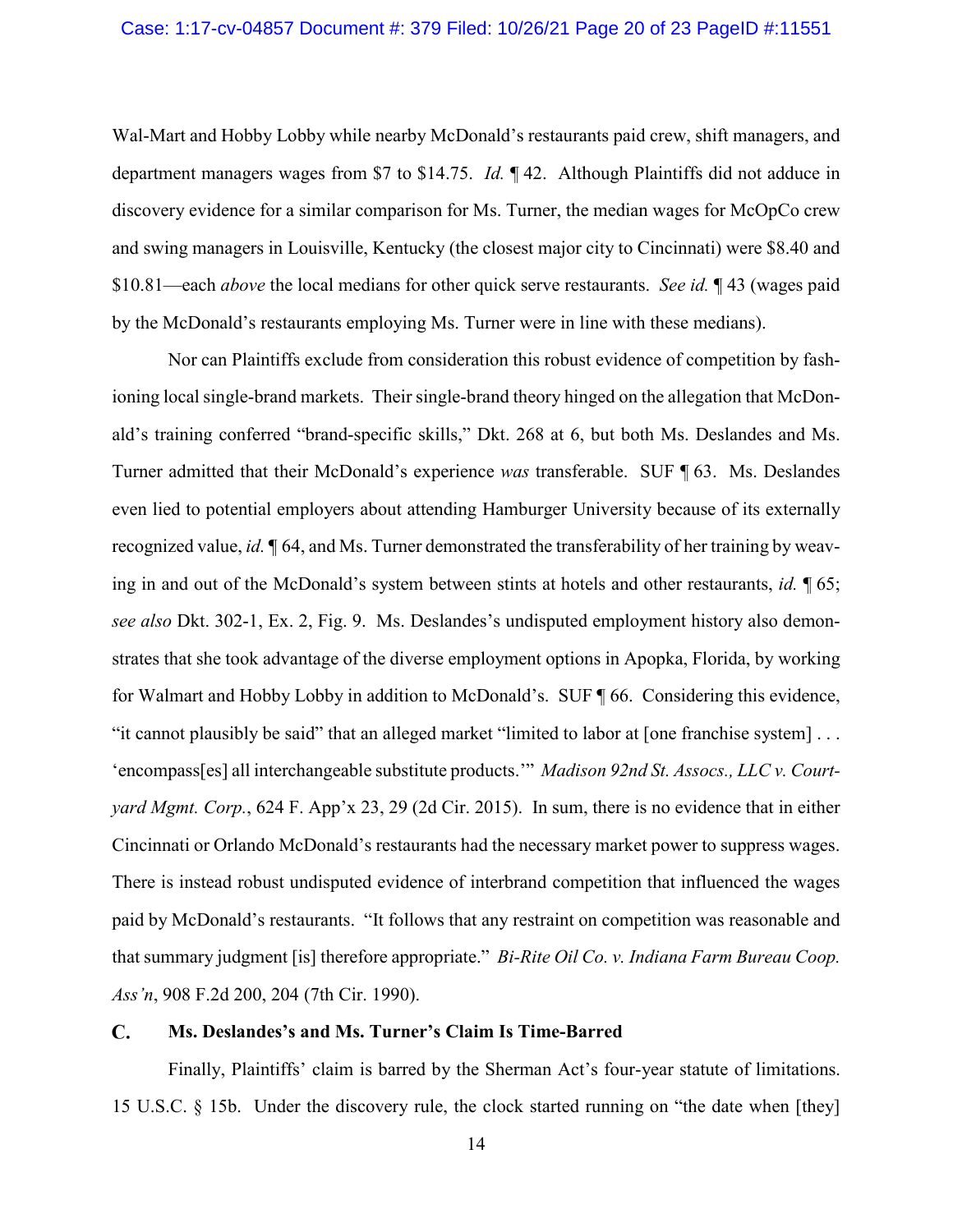<span id="page-20-2"></span>discover[ed] [they] ha[d] been injured." *In re Copper Antitrust Litig.*, 436 F.3d 782, 789 (7th Cir. 2006) (internal quotation marks omitted). Ms. Turner admitted she knew about former Paragraph 14 more than twenty years ago. SUF ¶ 61. And according to Ms. Deslandes's sworn complaint to the EEOC, the alleged violation that made her a "direct victim of the 'no-solicit' and 'no-hire' agreement," Dkt. 32 ¶ 101—a franchisee's refusal to grant her a release—transpired in 2013 (not 2015 as she alleges in this case). SUF ¶ 62. It is therefore undisputed that both Plaintiffs learned of "the injury" more than four years before they sued. *Cancer Found., Inc. v. Cerberus Capital Mgmt., LP*, 559 F.3d 671, 675 (7th Cir. 2009).

<span id="page-20-1"></span>Plaintiffs cannot invoke the continuing violation doctrine to resuscitate their time-barred claim. To be sure, the Court found Ms. Turner had not *pleaded* herself into a time-bar under that doctrine. *Turner v. McDonald's USA, LLC*, No. 1:19-cv-05524, Dkt. 64 at 8 (N.D. Ill. Apr. 24, 2020). But contrary to the allegations in her complaint and Ms. Deslandes's complaint, the actual *evidence* shows that Ms. Turner and Ms. Deslandes learned about former Paragraph 14 outside the limitations period. SUF ¶¶ 61-62. As a matter of law, the continuing violation doctrine is inapplicable where, as here, Plaintiffs had actual knowledge of the challenged restraint. *Tinner v. United Ins. Co. of Am.*, 308 F.3d 697, 707-08 (7th Cir. 2002); *see also Filipovic v. K & R Exp. Sys., Inc.*, 176 F.3d 390, 396 (7th Cir. 1999) ("The continuing violation doctrine is applicable only if 'it would have been unreasonable to expect the plaintiff to sue before the statute ran.'").

The doctrine of laches also forecloses Plaintiffs' claim in any event. Laches ensures "[t]he notion of a 'continuing wrong'" cannot "reward . . . dilatory conduct." *Hot Wax, Inc. v. Turtle Wax, Inc.*, 191 F.3d 813, 821 (7th Cir. 1999). So where, as here, "the [alleged] injury is immediate and manifest and is close in time with the allegedly [illegal] conduct, the claim accrues instantly and is untimely" unless promptly filed. *Steele v. United States*, 599 F.2d 823, 829 (7th Cir. 1979).

#### <span id="page-20-6"></span><span id="page-20-5"></span><span id="page-20-4"></span><span id="page-20-3"></span><span id="page-20-0"></span>**V. Conclusion**

For the foregoing reasons, McDonald's requests that the Court grant McDonald's motion and enter judgment against each of the Plaintiffs, whether on the pleadings or summary judgment.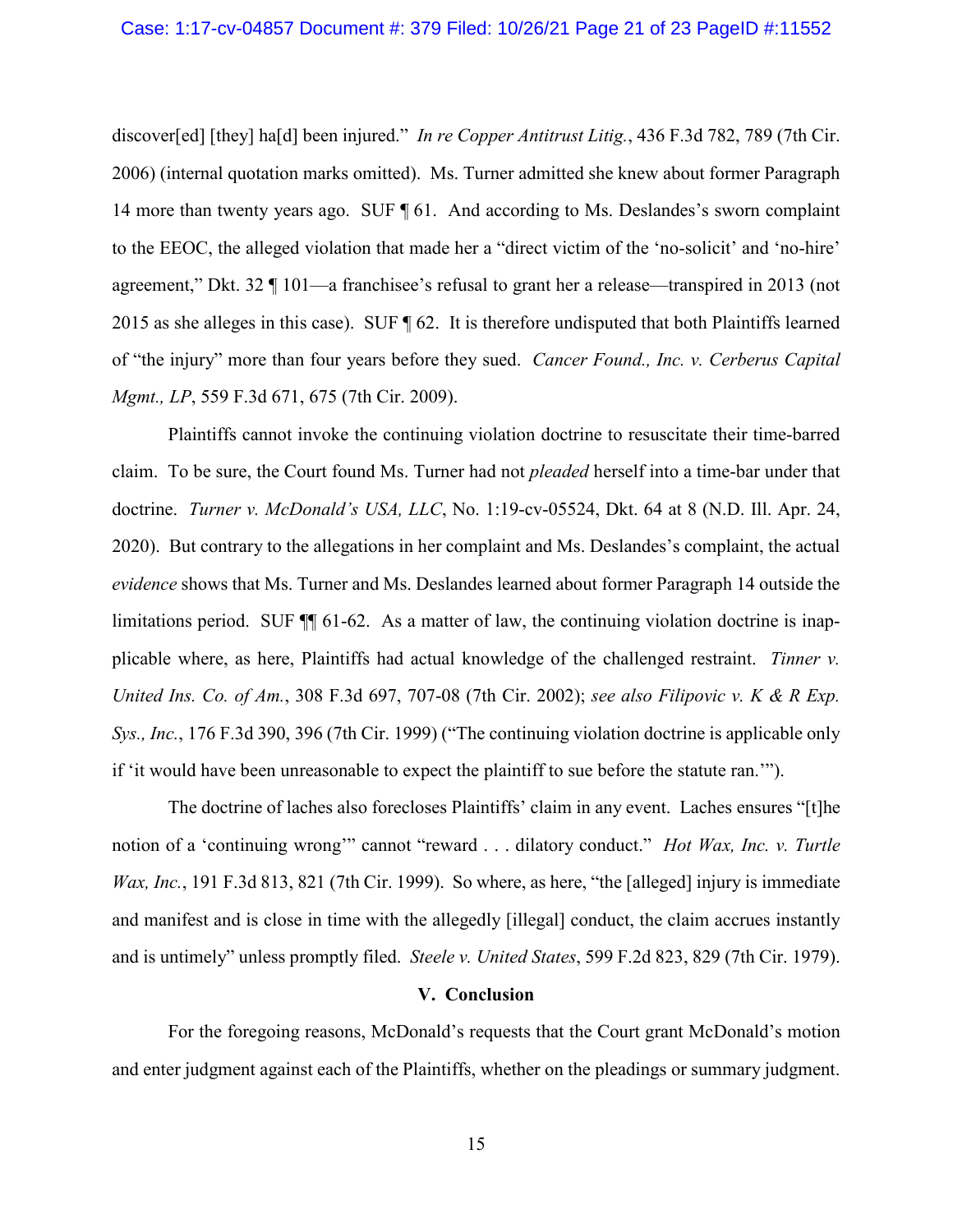Dated: October 26, 2021 Respectfully submitted,

### **McDONALD'S USA, LLC and McDONALD'S CORPORATION**

By: */s/ Rachel S. Brass*\_\_\_\_\_\_\_\_\_\_\_\_\_\_\_ Rachel S. Brass GIBSON DUNN & CRUTCHER LLP

GIBSON DUNN & CRUTCHER LLP Rachel S. Brass (admitted pro hac vice) Caeli A. Higney (admitted pro hac vice) Julian W. Kleinbrodt (admitted pro hac vice) 555 Mission St., Suite 3000 San Francisco, California 94105 Telephone: (415) 393-8200 Facsimile: (415) 374-8458 Email: RBrass@gibsondunn.com

Matthew C. Parrott (admitted pro hac vice) 3161 Michelson Dr. Irvine, CA 92612 Telephone: (949) 451-3800 Facsimile: (949) 451-4220 Email: MParrott@gibsondunn.com

A&G LAW LLC

Robert M. Andalman (Atty. No. 6209454) Rachael Blackburn (Atty. No. 6277142) 542 S. Dearborn St.; 10th Floor Chicago, IL 60605 Tel.: (312) 341-3900 Fax: (312) 341-0700